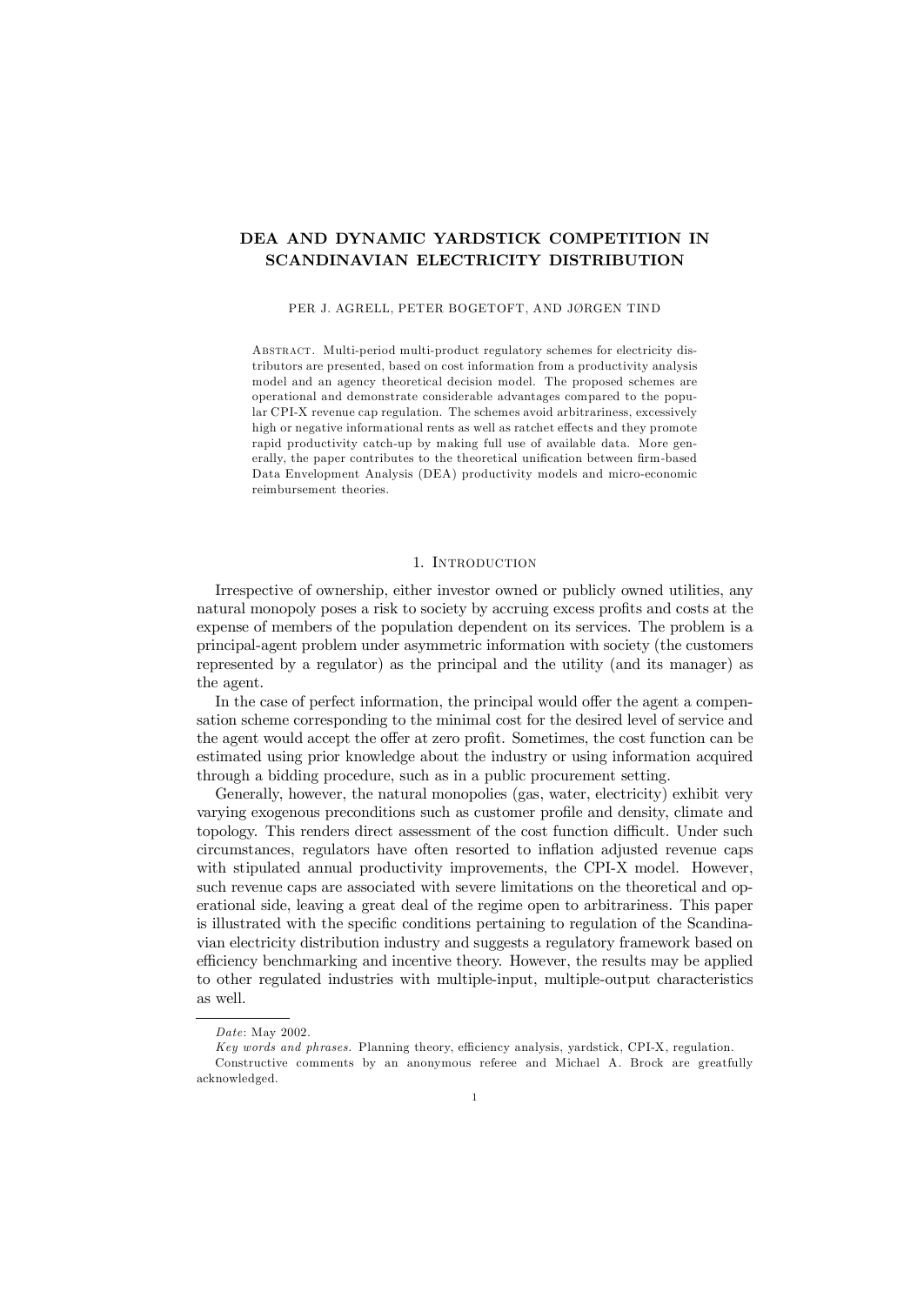From a theoretical viewpoint, this paper extends earlier results joining Data Envelopment Analysis (DEA) cost norms with the modern approach to regulation, based on agency theory. In particular, the models in Bogetoft (1997, 1999, 2000) and Agrell, Bogetoft and Tind (2002) are taken as a starting point for the dynamic framework. The emphasis of this paper, however, is not on the derivation of theoretical results per se. Rather, we stress the application to practical regulatory problems in a particular industry. By offering a comparison to the popular CPI-X scheme and to a more advanced DEA-based cost scheme implemented in Norway, the paper provides a fragment of a regulatory manual.

The outline of the paper is as follows. In Section 2, we introduce the most  $common$  regulatory models and in Section  $3$  we review the literature on the efficiency of Nordic electricity distribution. The basic DEA benchmarking model is developed in Section 4. The DEA based regulatory model is developed in the single-period single-agent case in Section 5 and in the multiple-period multiple-agent case in Section 6. A comparative study of three regulatory regimes using paneldata from the Swedish electricity distribution is presented in Section 7. The paper ends with discussion in Section 8 and some conclusions in Section 9.

### 2. Regulation of Electricity Distribution

Various regulation regimes have been applied to electricity distribution: nationalization, cost-plus regulation, rate-of-return regulation, CPI-X revenue caps, and yardstick competition. The idea behind nationalization is to gain an informational advantage and use this to maximize social welfare, e.g., by introducing marginal cost pricing. Anecdotal evidence of low cost efficiency and resulting high costs has caused the wide-spread abandonment of this option in the favor of privatization. Cost-plus regulation is likewise an early low-powered alternative with incentives for over-investment and inefficiency. Rate-of-return regulation is currently found in many countries, including the United States, as a low-powered option that regulates the profitability of the industry. Early studies by Averch and Johnson (1962) point out the incentives for overcapitalization to increase the rate base with this regime. Empirical evidence summarized below suggests that this was the case for the Scandinavian distribution industry before the recent reorganization.

CPI-X revenue cap regulation is a high-powered regime. It has been applied to power distribution, e.g., in England and Wales (cf. Pollitt, 1995). Liston (1993) shows that the fixed income induces cost efficiency by the agent's cost minimization. However, several theoretical and practical problems are associated with the CPI-X model:

- If the cap is set too tight (low), the result may be non-participation or bankruptcy.
- If the cap is too loose (high), the informational rents will be excessive.
- The update of the cap encourages strategic behavior on behalf of the agents, who fear being penalized in subsequent periods for productivity improvements. This is the so-called ratchet effect, cf. Freixas, Guesnerie and Tirole (1985) and Weitzman (1980)
- The cap basis lacks foundation. CPI does not necessarily have any connection to the input prices. The improvement factor X, in its turn, lacks solid specification. In setting out to combine historical performance with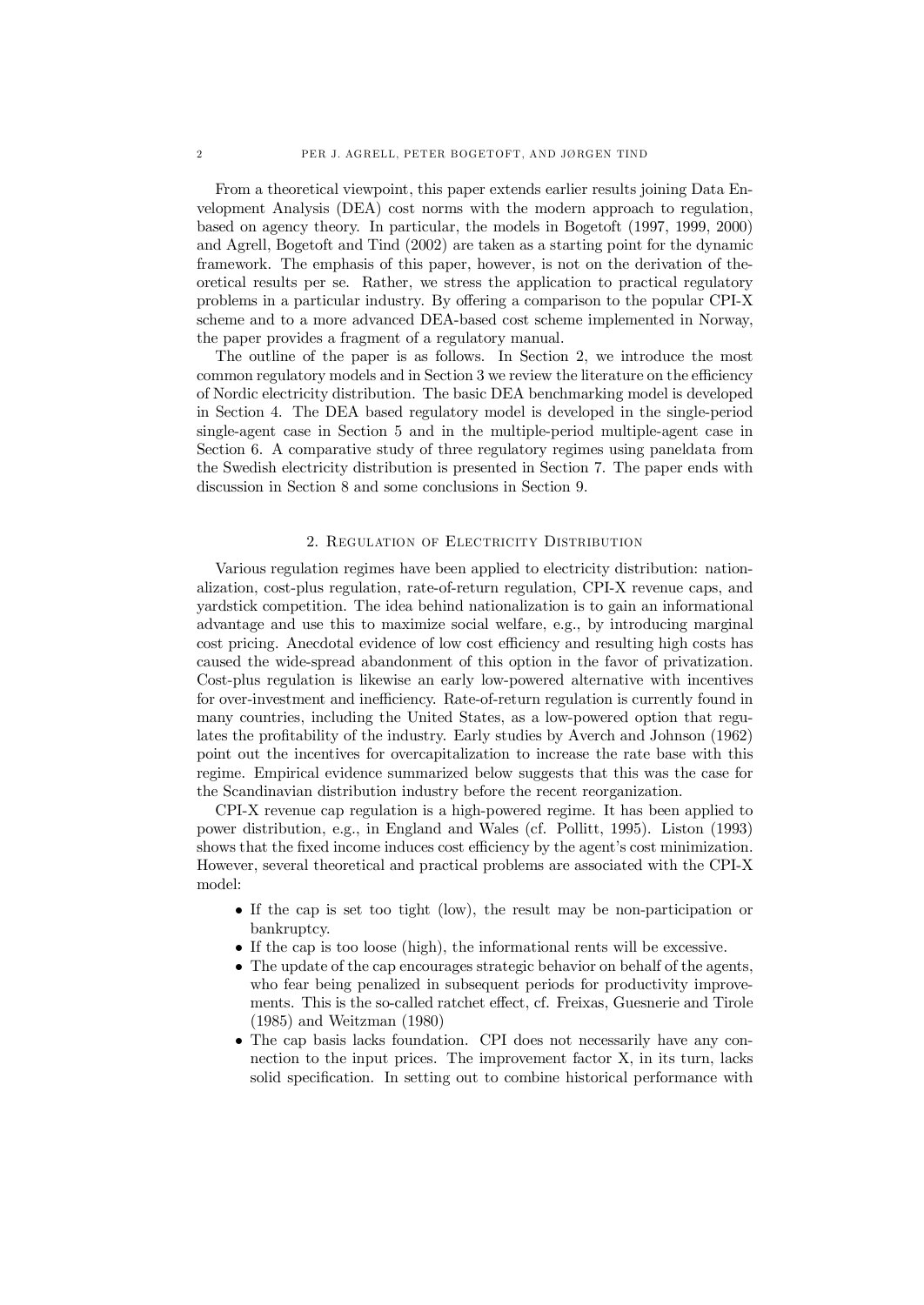conjectures about future developments, industry often requires bargaining with, further aggravating the risk of strategic behavior.

 $\bullet$  The CPI-X model does not accommodate changes in the output profile. Hereby, revenue cap regulation provides disincentives to product innovation and quality development.

The yardstick competition regime (Shleifer, 1985) is an interesting addition to the regulatory arsenal. The idea is to set an individual cost target for each distributor that equals the realized cost by other (comparable) agents. If the residual prot is retained by the distributor, and if all distributors produce the same product under the same conditions, the yardstick competition provides an optimal incentive scheme in solving the first two of the CPI-X problems stated above. The endogenous determination of the cost norm solves the problem of arbitrariness. The main problem of the basic yardstick model is the comparability between agents and in particular its inability to accommodate variations in the output profiles and operating conditions between the agents 1 .

The key to effective regulation is found in the access to information. We therefore propose a dynamic extension of the yardstick competition model using DEA. By utilizing the maximum amount of information in a rich production model and by reducing the regulatory lag, five positive effects are obtained. First, by tailoring the revenue cap to the individual agent in a close sense, the total informational rent is minimized. Second, by reducing the time lag from evaluation to reimbursement and repeating the evaluation more frequently, the risk and the consequences of misrepresenting an agent in a yardstick sense are minimized. Third, by excluding the evaluated unit from the basis of comparison, the ratchet effect can be effectively dealt with. Fourth, by using observed production cost rather the estimated consumer prices, the arbitrariness of the CPI may be avoided. Similarly, the need of postulating a negotiated X factor may be substituted by an actually realized productivity improvement. Finally, by using the richer production description in DEA, changes in production profile can easily be taken into account.

# 3. Nordic Efficiency Studies

The Scandinavian electricity market has been undergoing a major transformation since the late 1990s, heading towards the world's largest free-competition electricity market. In the deregulation, each of the four functions of the electricity sector (production, transmission, distribution and retail) is met with a different market form. The energy production and retail markets in Norway, Sweden and Finland have constituted free markets since the end of the millennium, whereas the liberalization process in Denmark is likely to be delayed for a few more years. The transmission industry in Sweden and Norway is allotted to a state monopoly, analogously to the road and railway infrastructure in these countries. The distribution market, as a natural monopoly, will be subject to various regulatory regimes in all four countries, thus providing an excellent showcase for the potential strengths and weaknesses of the applied theory.

<sup>1</sup>Truly, Shleifer (1985) acknowledged such variations, but his remedy of using e.g. linear regression to rectify this, is ad hoc and disconnected from the formal analysis of the scheme.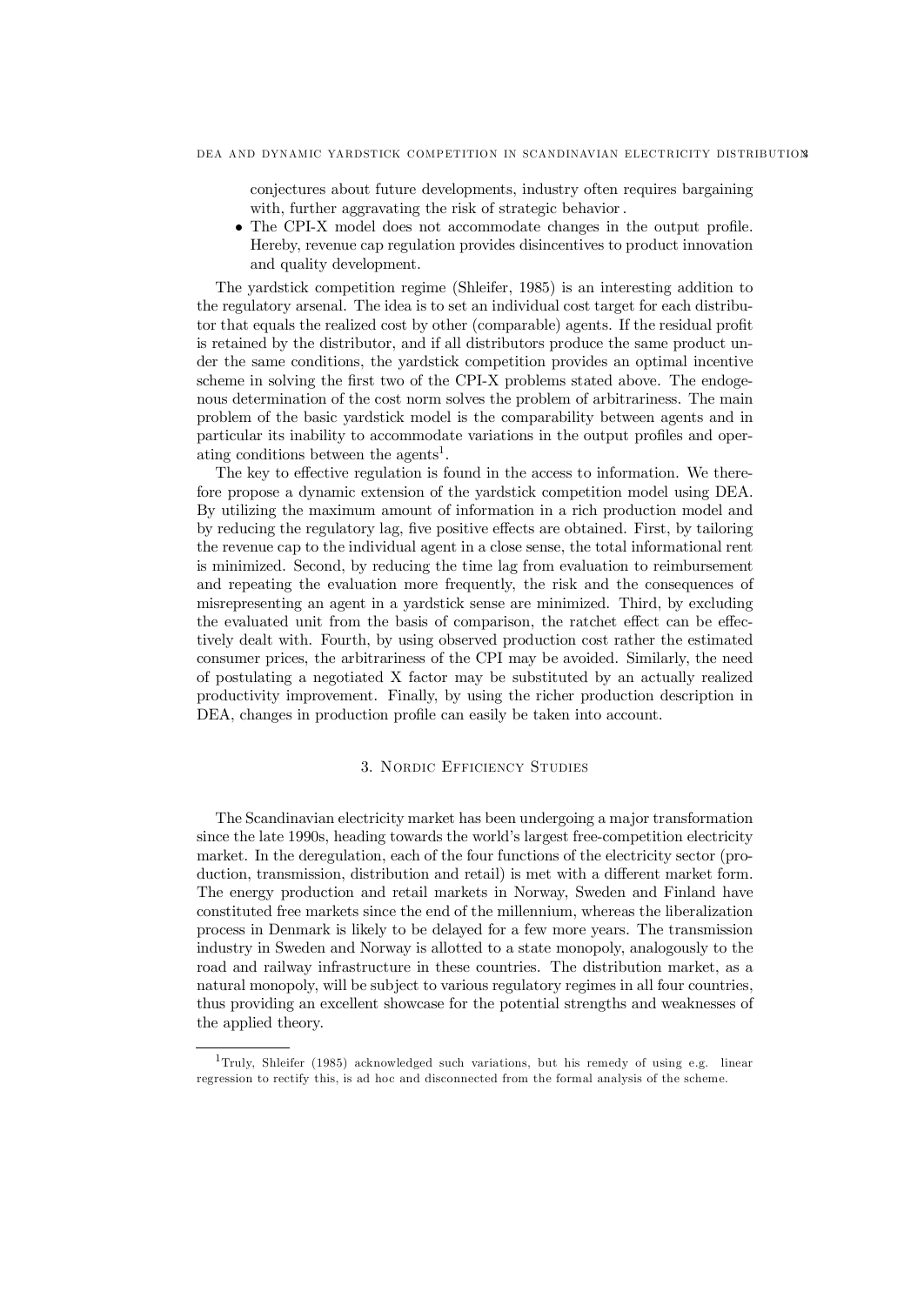| Country                        |        |        | Techn. eff. Cost eff. Alloc. eff. | Obs. | Year |
|--------------------------------|--------|--------|-----------------------------------|------|------|
| Sweden (Veiderpass, 1992)      | $77\%$ | -      |                                   | 285  | 1985 |
| Sweden (Agrell-Bogetoft, 2002) |        | $73\%$ |                                   | 234  | 1997 |
| Norway (Kittelsen, 1994)       | $93\%$ | 72%    | $77\%$                            | 171  | 1989 |
| Denmark (Hougaard, 1994)       | 78\%   | -      |                                   | 82   | 1991 |

TABLE 1. Efficiency analyses of Nordic electricity distributors.

The appropriateness of a particular regulatory policy foremost depends on the prevailing conditions in industry and the societal demands that the policy sets out to protect. The efficiency of the Nordic electricity distribution market has attracted considerable attention from industry research organizations as the liberalization of the market emerged.

Torgersen (1993), Kittelsen and Torgersen (1993) and Kittelsen (1994) investigate the Norwegian electricity distribution system. Kittelsen (1994) uses a data set of 172 distributors in 1989 and a model with three inputs (employee hours, transmission losses in MWh, external services bought) and three outputs (length of power lines, total power deliveries, number of customers). The models in Kittelsen and Torgersen (1993) and Kittelsen (1993) are similar, differing in some additional outputs and inputs and variables to account for background factors. The findings point out the presence of significant technical inefficiency at the distributors, an estimated waste of around 25% of the resources consumed, valued up to 1,8 billion NOK. Their natural monopoly status has in this case lead to a disguised inefficiency rather than excess profits, which would have been expected. The authors conclude that there is a strong need for an efficiency-improving incentive system and make a case for maximum price regulation to replace the profit-based system. The quality dimension of the service is accounted for, either by a delivery insurance system or through delivery thresholds (e.g., minimum capacity).

Studies from the other Scandinavian countries confirm the impression of considerable inefficiencies in the industry. Hjalmarsson and Veiderpass (1992a, 1992b) and Veiderpass (1992), reporting on a study of Swedish electricity distributors during the period from 1970 to 1986, affirm lasting labor inefficiencies and unevenly distributed information rents. Agrell and Bogetoft (2002) study the 1997 cost ef ficiency of  $234$  electricity distributors, modeling a short-term activity with fixed grid capital. They show prevailing inefficiency in long-term  $(27%)$  as well as shortterm operation (27%). The Danish electricity distribution is discussed in Hougaard  $(1994)$ , who reports an average inefficiency of 20-40% of the resource consumption regardless of company size. The Danish study indicates a connection between overpricing and inefficiency, suggesting that in particular private households bear the cost of technical inefficiency. Further, public utilities are shown to be less efficient than private and cooperative companies in Denmark, as opposed to the Swedish case where Veiderpass (1992) did not find any connection between ownership and efficiency. Some details from the studies are given in Table 1.

In summary, there is substantial evidence of inefficiency in the industry, amounting to large potential cost savings. In time, this inefficiency should provoke the development and active application of effective and flexible regulatory approaches, in the long-term interest of industry and customers alike.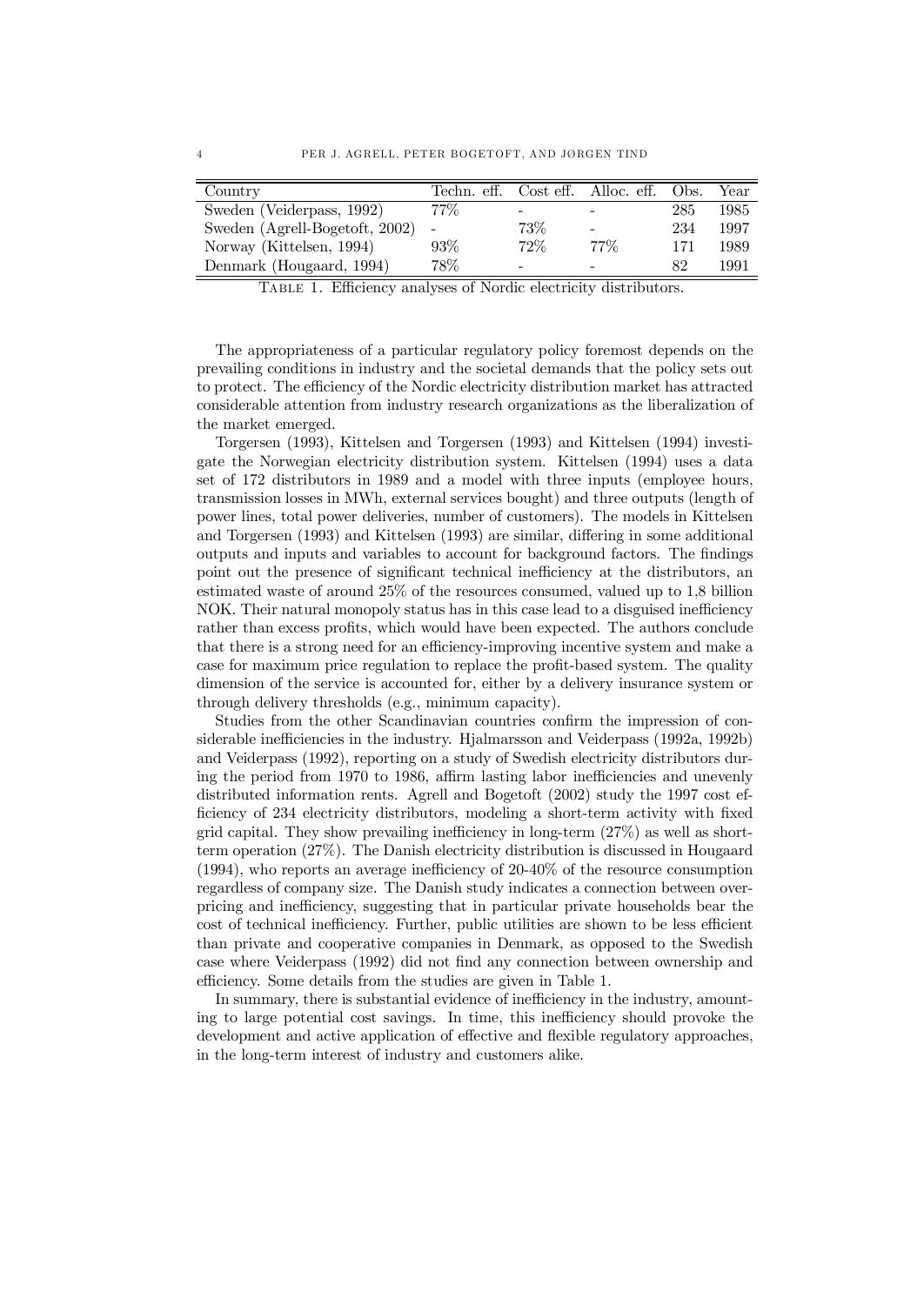#### 4. THE DEA-BENCHMARKING MODEL

The idea behind the DEA benchmarking model is to take multiple inputs and outputs into account in order the comparison of a decision making unit (DMU) towards a set of comparable observations. The inherent difficulty with benchmarking is that all DMUs have private information about their ability to transform inputs into outputs, which enables them to extract information rents. The objective of the regulator is to minimize the extraction of information rents while assuring a satisfactory service. Some common inputs for electricity distribution models are sta¤ (labor hours), productive assets (operating capital, transmission lines in km) and energy (transmission losses in MWh). It is assumed that inputs are to be minimized for each given level of outputs, with the exception of productive assets, which may be treated as a fixed input if the period of regulation is too short. The particular conditions that differentiate distributors are called non-controllable inputs, e.g., customer density, climate zone and other environmental factors beyond our control. Kittelsen (1993) uses a corrosion index, maximum power and customer prole as categorical variables that are eliminated through a step-by-step procedure. Non-controllable inputs are not minimized, but included in the model to assure comparable technologies. E.g., it would be meaningless to compare delivered power/employee hours for a rural and a municipal distribution company, since the technology from the municipal distributor cannot be used in a rural setting. Without loss of generality, the non-controllable inputs are formulated so that a lower value signifies a more favorable condition. By means of the inputs, under influence of the non-controllable inputs, a set of outputs is produced. The outputs are found as revenue generators, i.e., an increase in outputs corresponds to a proportional increase in revenue. In addition to the amount of delivered electricity (MWh, divided into household and industrial customers) and peak power capacity (MW), the number of customers (divided into house-holds and industrial customers) is included. Note that all inputs and outputs are given in real terms, even when prices exist. This is done to separate the price-effect from pure resource allocation, enabling us to reuse past production data to construct future cost norms.

To formalize the above, we assume that each of n DMUs, say  $DMU^i$ , transform  $m_x$  controllable inputs  $x^i$  and  $m_z$  non-controllable categorical inputs  $z^i$  into  $m_y$ outputs  $y^i$ . The prices, if existing, on the controllable inputs and outputs are  $w^i \in \mathbb{R}_+^{m_x}$  and  $p^i \in \mathbb{R}_+^{m_y}$ .

We assume that the technological possibilities are the same for all DMUs (except for the differences captured by the non-controllable) variables. Specifically, these possibilities may be thought of as the set  $T$  of feasible input-output combinations

$$
T = \{(x, z, y) | (x, z) \text{ can produce } y\}
$$

We shall generally assume that  $T$  satisfy

Condition 1. Free disposability:  $(x, z, y) \in T, x' \geq x, z' \geq z, 0 \leq y' \leq y \implies$  $(x', z', y') \in T.$ 

**Condition 2.** Convexity:  $T(z) = \{(x, z, y) | \exists z' \leq z : (x, z') \text{ can produce } y\}$  is a convex set for all z: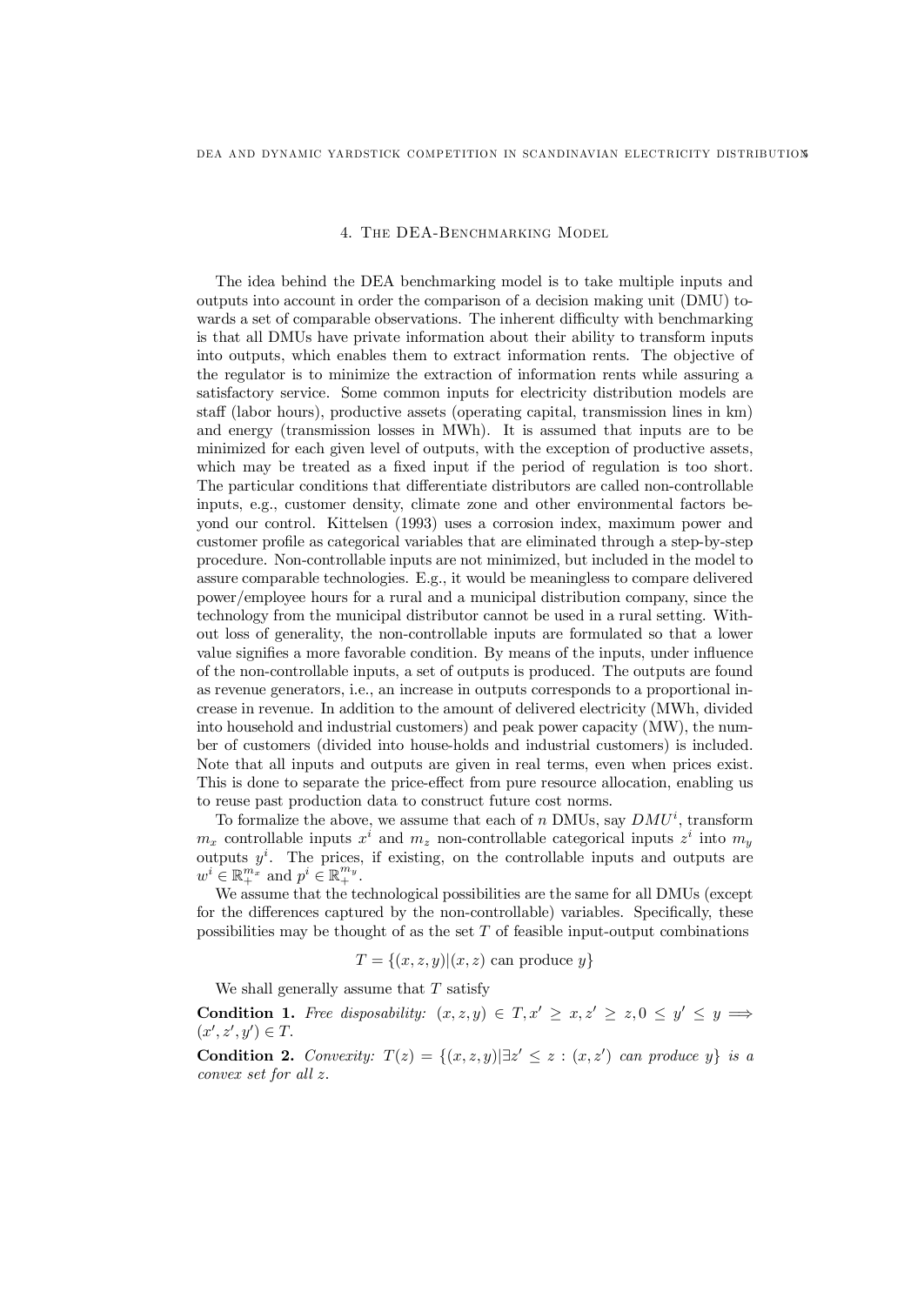**Condition 3.** r returns to scale,  $(x, z, y) \in T \Longrightarrow (qx, z, qy) \in T, \forall q \in K(r)$ , where  $k = "crs", "drs", "or "vrs", and K(crs) = \Re_0, K(drs) = [0, 1] \text{ and } K(vrs) = \{1\},\$ respectively.

The associated underlying cost function for a DMU is given by

$$
C(y|z,w) = \min_{x} \{wx|(x,z,y) \in T\}
$$

where  $w$  are the prices on inputs  $x$ .

Given *n* observations of feasible production plans  $(x^i, z^i, y^i)$  the DEA based cost norm for a DMU facing input prices w and non-controllable inputs z is  $C^{DEA}(.|.,.):$  $\mathbb{R}_0^{m_y} \times \mathbb{R}_0^{m_z} \times \mathbb{R}_0^{m_x} \to \mathbb{R}$  defined as

$$
C^{DEA}(y|z, w) = \min_{\begin{subarray}{l} x, \lambda \\ s.t. \end{subarray}} wx
$$
  

$$
s.t. \quad x \ge \sum_{i=1}^{n} \lambda^i x^i
$$
  

$$
z\lambda^i \ge z^i \lambda^i
$$
  

$$
y \le \sum_{i=1}^{n} \lambda^i y^i
$$
  

$$
\lambda \in \Gamma(r)
$$

where  $\Gamma(crs) = \mathbb{R}_0^n$ ,  $\Gamma(drs) =$  $\left\{ \lambda\in\mathbb{R}_{0}^{n}|\sum\right.$  $i \lambda^i \leq 1$  $; \Gamma(vrs) =$  $\left\{ \lambda\in\mathbb{R}_{0}^{n}|\sum\right.$  $i \lambda^i = 1$ : The second constraint effectively sorts the observations using the categorical variable  $z$ , cf. Agrell and Tind  $(2001)$ . The DEA based cost function gives the minimal cost of producing the output for any output vector, given the local factor prices and the local non-controllable conditions. Observe that the DEA cost program may not always be feasible. In this case we define the costs to be infinite.

To develop the setting into a full regulatory model, we shall make some behavioral assumptions as well.

Assume that the DMU's actual cost  $c(y)$  in the planning period is the minimal cost  $C(y|z, w)$  plus whatever excess cost or slack  $s \in \mathbb{R}_0$  is introduced in the production process, i.e.

$$
c(y) = C(y|z, w) + s
$$

Note that production slack is summarized here as an additional cost, i.e., it is one-dimensional. The DMU (agent) knows  $C(y|z, w)$  but the regulator (principal) does not. The regulator does, however, know the input and outputs in  $n$  feasible (historical or inferred) production plans, i.e.

$$
(x^i,z^i,y^i)\in\mathbb{R}^{m_x+m_y+m_z}_0\quad i=1,..,n
$$

Drawing on the information from the  $n$  production plans, the regulator can infer from the minimal extrapolation property of the DEA model that

$$
C(y|z,w) \le C^{DEA}(y|z,w) \quad \forall y, z, w
$$

The regulator has no additional verifiable information about the cost structure. On the other hand, he may have beliefs or subjective probabilities attached to the different possible cost functions. Formally, we let the regulator's beliefs to be given by the probability distribution

$$
p(.) : \mathcal{C} \to \mathbb{R}_0
$$

on the class  $\mathcal C$  of increasing convex r return to scale functions satisfying the above inequalities. The belief distribution represents whatever additional information the regulator has and it is used to close the model as a Bayesian Game.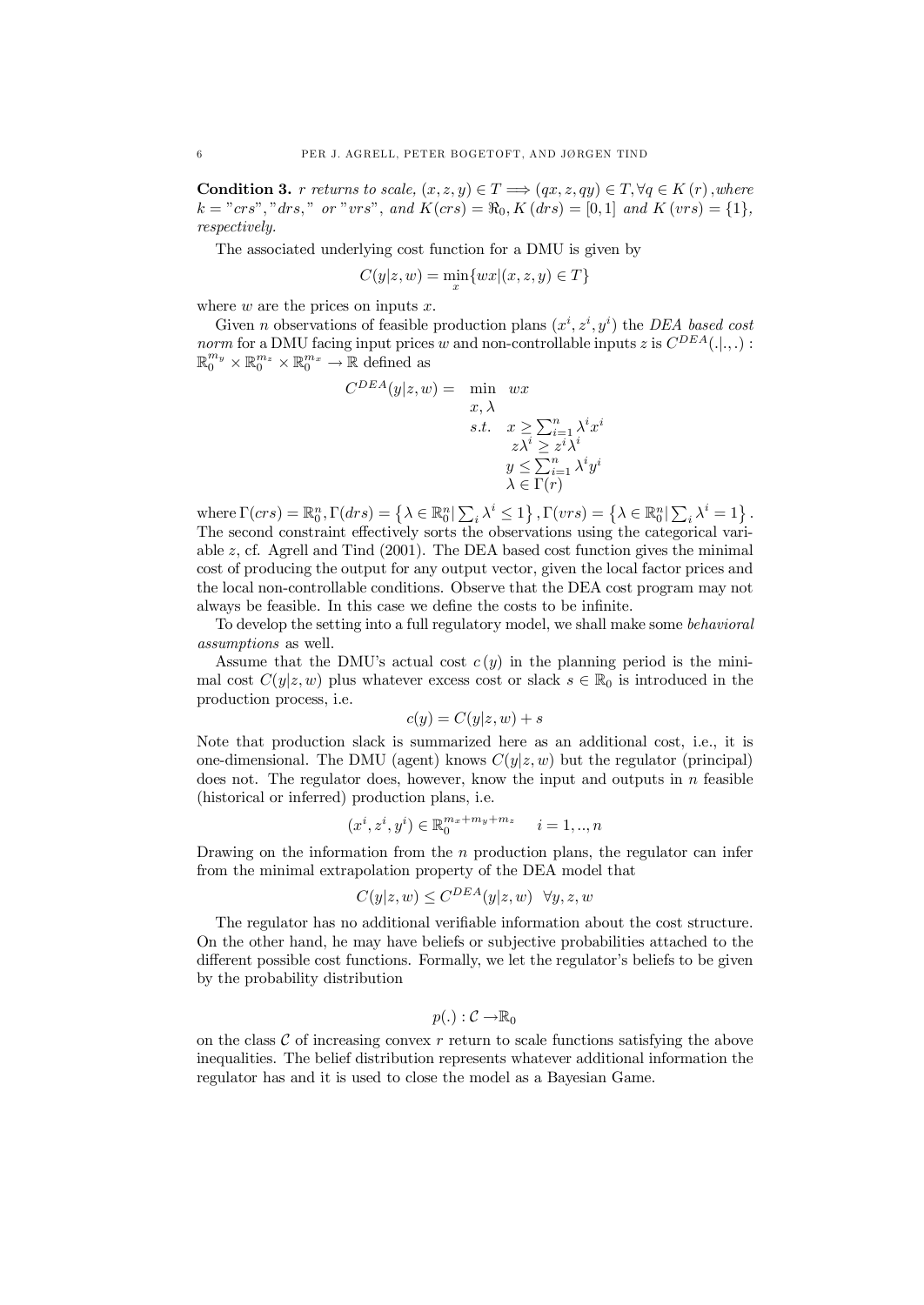The objective of the regulator is to minimize the costs of inducing the DMU to accept a contract to produce  $y$ . The output  $y$  is assumed exogenously given and known, as the demand for the produced service or good is fairly inelastic and stable.

The DMU maximizes the weighted sum of profit and slack, the utility function

$$
U_A = (b - c(y)) + \rho(c(y) - C(y|z, w))
$$

where  $b \in \mathbb{R}$  is the reimbursement, c is the actual cost, y is the implemented production plan,  $z$  is the non-controllable inputs with  $w$  being the prices on the controllable inputs. The parameter  $\rho \in [0, 1]$  is the relative value of slack  $s =$  $(c(y) - C(y|z, w))$  relative to profits  $(b - c)$  for the DMU.

The DMU's reservation utility is assumed to be 0. From a theoretical point of view, this is without loss of generality. In practice, the reservation utility will depend on several factors, including the ownership structure, the possible earnings in other industries, the time-horizon, the access to a well-functioning capital or insurance market etc. In the present applications, the reservation utility depends also on how capital costs are included. If capital costs are reimbursed directly and only operational and maintenance costs are reimbursed via the incentive regulation, deviations from the reservation utility simply reflect short run deviations from normal profit margins. We will return to this in the comparative study below.

From a social point of view it is important which production plans and costs levels are selected under which conditions. For a given cost function  $C = C(.|, .),$  given output y, given non-controllable z, and given input prices w, let  $c = c[C, y, z, w]$  be the cost level chosen by the DMU. Hence,  $c[:, \ldots, \ldots]$  represents the response function or strategy of the DMU<sup>2</sup>. We shall then say that the implementation is *cost efficient* if and only if

$$
c[C, y, z, w] = C(y|z, w) \quad \forall C \in \mathcal{C}
$$

for the given  $(y, z, w)$  such that outputs are produced at minimal cost without cost slack. Since  $(y, z, w)$  is fixed for a DMU at a given point in time, we shall suppress  $(y, z, w)$  in the formulation of the strategy function  $c[C, y, z, w]$  and simply use  $c[C]$ to denote the chosen cost level.

# 5. Single-period Single-unit DEA Regulation

In the particular application, the regulator has access to high-quality veriable information about realized cost  $c$ , as well as about outputs  $y$ , non-controllable inputs  $z$  and input prices  $w$ . This means that the regulator can let reimbursements depend on  $[c, y, z, w]$ , i.e.

$$
b = b[c, y, z, w]
$$

or suppressing  $(y, z, w)$  to simplify the notation as above,  $b = b[c]$ .

Extending model  $(P_{V1})$  in Bogetoft (2000), we can therefore formulate the *single*period regulatory problem as a principal-agent model

 $\rm ^2The$  outputs may be more or less directly affected by the DMU. We assume however that the outputs can be verified directly by regulator. Hence, there is no real strategic elements in the choice of y (and no reason to introduce a response function w.r.t. outputs). Any deviations from planned output can be avoided costlessly by harsh punishments for deviations, cf. also Bogetoft (2000).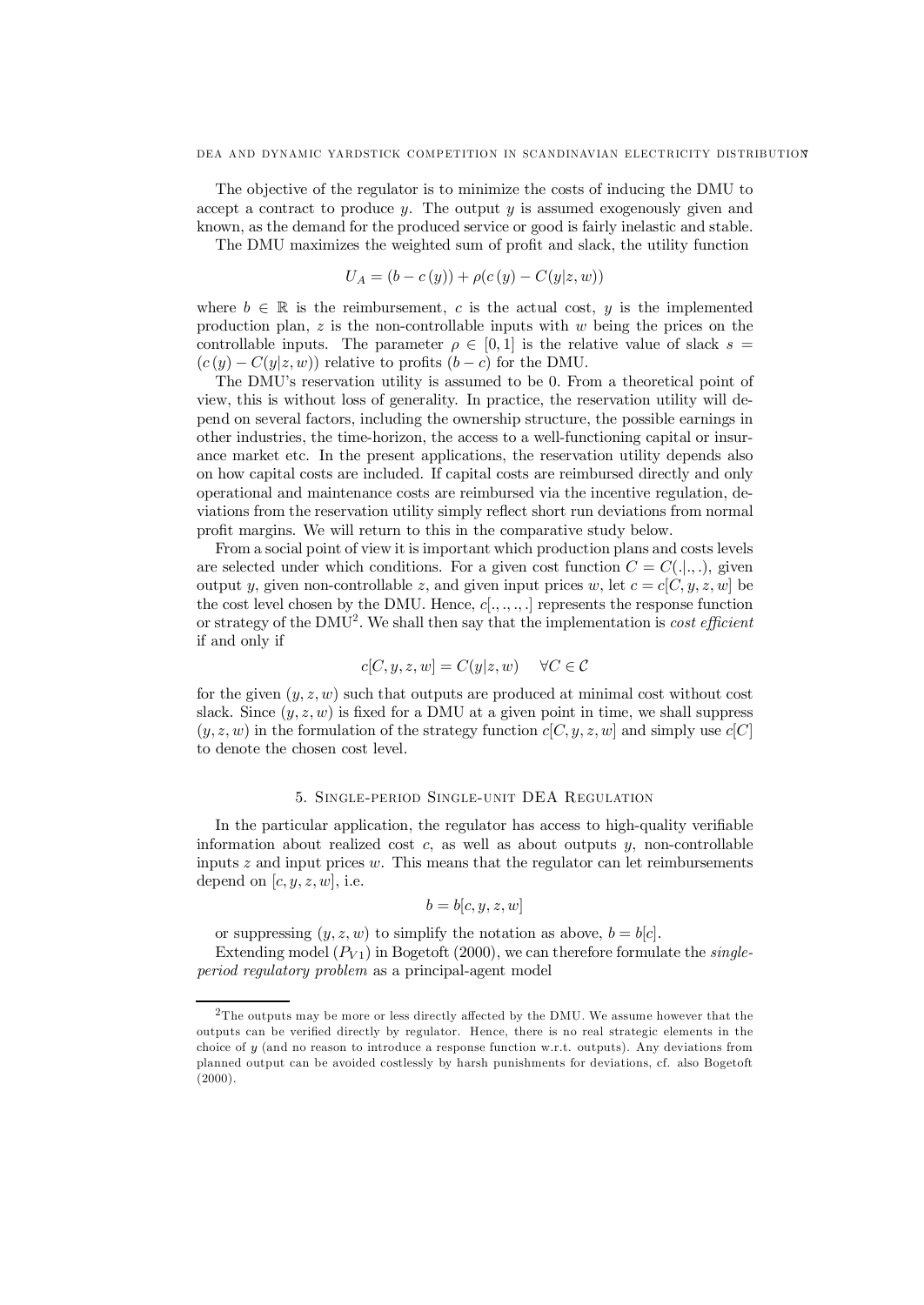$$
\begin{array}{ll}\n\min & \sum_{C \in \mathcal{C}} \; b[c[C]]p(C) \\
b, c(C) \\
s.t. & b[c[C]] - c[C] + \rho(c[C] - C(y|z, w)) \ge 0 \\
& b[c[C]] - c[C] + \rho(c[C] - C(y|z, w)) \ge \forall C, c': \\
b[c'] - c' + \rho(c' - C(y|z, w)) \\
& b[c'] \in \mathbb{R} \\
\forall c' \in \mathbb{R}_0\n\end{array} \tag{IC}
$$

The individual rationality (IR) constraints ensure that the DMU is willing to participate and use the cost strategy  $c[C]$ . The incentive compatibility (IC) constraints ensure that this strategy is in fact the best possible strategy to use for the DMU. Hence, the constraints delineate the behavior of the DMU. The regulator tries to minimize the resulting expected payments to the DMU subject to these constraints.

Our next proposition characterizes the solution to this contracting problem with veriable costs c. The proposition extends the result of Proposition 2 in Bogetoft (2000) to the present setting.

**Proposition 1.** When the DEA cost model is finite<sup>3</sup>, an optimal solution  $(b^*[c], c^*[C])$ to the single period contract design problem is given by  $c^*[C] = C(y|z,w)$  (cost efficiency)  $b^*[c] = c + \rho [C^{DEA}(y|z,w) - c]$  (DEA-yardstick)

Proof. The proof of Proposition 1 can be developed along the lines of Bogetoft(2000). We leave out the details here  $\Box$ 

Proposition 1 states that the optimal regulatory scheme is what Bogetoft(1997) called a DEA based yardstick competition scheme,  $b^*[c] = c + \rho [C^{DEA}(y|z, w) - c]$ . The idea of this scheme is to reimburse the actual costs  $c$  and to add (or subtract) an incentive bonus (or cost sharing) terms  $\rho[C^{DEA}(y|z, w) - c]$ , dependent on the deviation between realized costs c and the DEA cost norm  $\rho[C^{DEA}(y|z, w)]$ . Note that if the DMU beats the costs norm, it keeps a fraction  $\rho$  of the savings. If on the other hand the DMU spends more than the norm, the fraction  $\rho$  of the cost overrun is charged to the DMU. In this sense, the power of the incentive scheme is given by the  $\rho$  factor. This scheme is optimal in the setting outlined in the previous section. Most importantly, it is optimal when there is considerable asymmetric information about costs between the regulator and the rm. The regulator only knows that the cost function  $C(.|z,w)$  is an increasing, convex r return to scale function and that the DEA cost model is an upper bound on the true cost function. Under the yardstick scheme, the DMU will choose a cost strategy without any slack, i.e.  $c^*[C] = C(y|z,w)$ . Thus, the scheme induces the DMU to use cost efficient practices. This is an intuitive property of the optimal solution. Its key driver is that the cost-slack is less valuable than profit to the DMU, but equally expensive for the regulator to provide. Therefore, an optimal solution should try to avoid slack.

From a practical point of view, the advantage of this scheme is that it provides an operational yardstick evaluation and shows how to link the performance measure with the reimbursement plan. A disadvantage of the scheme is of course that the relative value of slack  $\rho$  may not be easy to assess. An opportunistic DMU will try

 $3$ This can be ensured by assuming a sufficient number of historical observations as in Bogetoft(1997), by including experimental data, by introducing subjective dual information or by making suitable return-to-scale assumptions.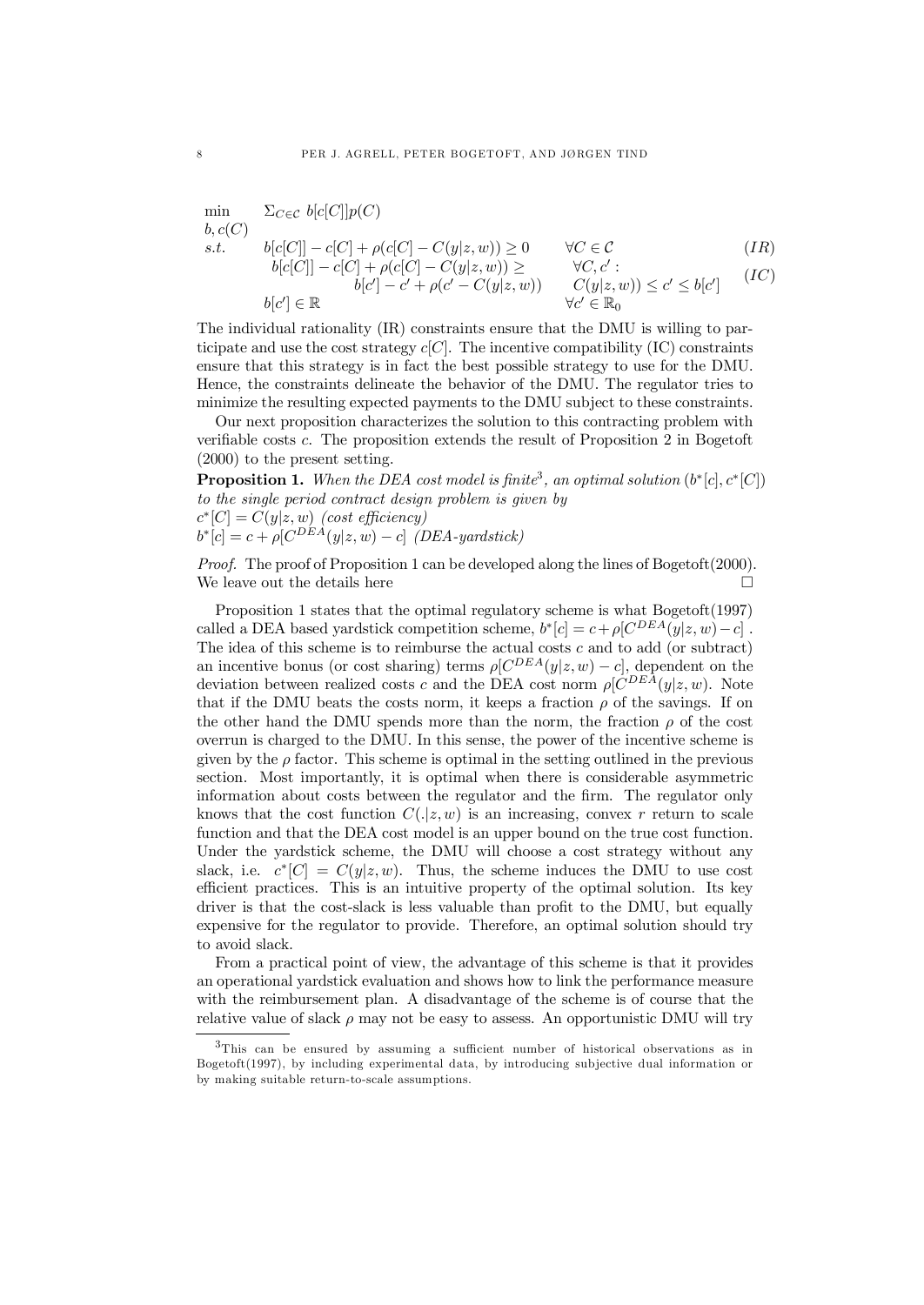| Category                | Name             | $A$ mount | $\bm{\mathrm{Unit}}$ | Price, $w$               | $\operatorname{Unit}$ |
|-------------------------|------------------|-----------|----------------------|--------------------------|-----------------------|
| Output, $y$             | Clients          | 29,114    |                      |                          |                       |
|                         | Delivered energy | 848,070   | MWh                  |                          |                       |
| Input, $x$              | Labor            | 97        | fte                  |                          | $285,215$ NOK/fte     |
|                         | Losses           | 57,989    | MWh                  | 149                      | NOK/MWh               |
|                         | Capital          | 547,410   | kNOK                 | 10.1 $%$                 |                       |
| Non-controllable inputs | Climate zone     | Ð         |                      |                          |                       |
|                         | Customer space   | 0.535     | $\mathrm{km}^2$      |                          |                       |
| $\sim$ $\sim$           | .                |           |                      | $\overline{\phantom{a}}$ |                       |

DEA AND DYNAMIC YARDSTICK COMPETITION IN SCANDINAVIAN ELECTRICITY DISTRIBUTION9

Table 2. Data for hypothetical electricity distributor D.

| Category                  | Amount                       | Unit        |
|---------------------------|------------------------------|-------------|
| Historical cost, wx       |                              | 81,980 kNOK |
| $C^{DEA}(y z,w)$          |                              | 72,200 kNOK |
| Slack value, $\rho$       | $25 \frac{6}{6}$             |             |
| Revenue cap, $b(c)$       | $c + 0.25(72, 200 - c)$ kNOK |             |
| Revenue cap, $b(72, 200)$ |                              | 72.200 kNOK |
| Revenue cap, $b(70,000)$  |                              | 70,550 kNOK |



to signal a high value of  $\rho$  in order to increase his informational rents. However, as long as we can at least find an upper bound on the value of  $\rho$ , we can use this as the basis for compensation and the  $(IR)$  and  $(IC)$  constraints will be fulfilled for all smaller values of  $\rho$  (Bogetoft, 1997).

Example. Consider a slightly masked distributor (D) from the set of Norwegian distributors NVE (1997), with data for model  $C^{DEA}(y|z, w)$  as in Table 2 below. Using the entire data set as reference, the DEA cost norm of the distributor is determined to 72.2 MNOK compared to the actual cost 81.98 MNOK. This estimate is based only on distributors that have a climate zoning equal or worse than D and an inverted customer density not less than that of D. The contract offered in Table 3, using a slack value  $\rho = 0.25$ , gives D a bonus amounting to a quarter of the difference between the attained costs and the DEA cost norm. Since the DEA norm is an upper bound to the true cost function  $C(y|z, w)$ , it is feasible for D to attain cost efficiency. With the current value of slack,  $\rho = 0.25$ , D is indifferent between  $C(y|z, w) = 72,200$  kNOK and further improvements of the operational cost. This is the case because a 1kNOK improvement (reduction in slack) is rewarded with 0:25 kNOK in bonus which gives the same utility as 1 kNOK in slack. In case D does not lower its historic costs for an unchanged output y, the revenue cap  $b(81, 980) = 81,980 + \rho(72, 200 - 81, 980) = 79,535$  kNOK will effectively discourage the consumption of slack,  $81,980 - 72,200 = 9,780$  kNOK since it will generate a cash loss of  $81,980 - 79,535 = 2,445$  kNOK, the value of which is equal to the utility value of the slack. Moreover, the cash loss will - if we stick to the reservation utility of  $0$  - be in conflict with the assumed individual rationality constraint.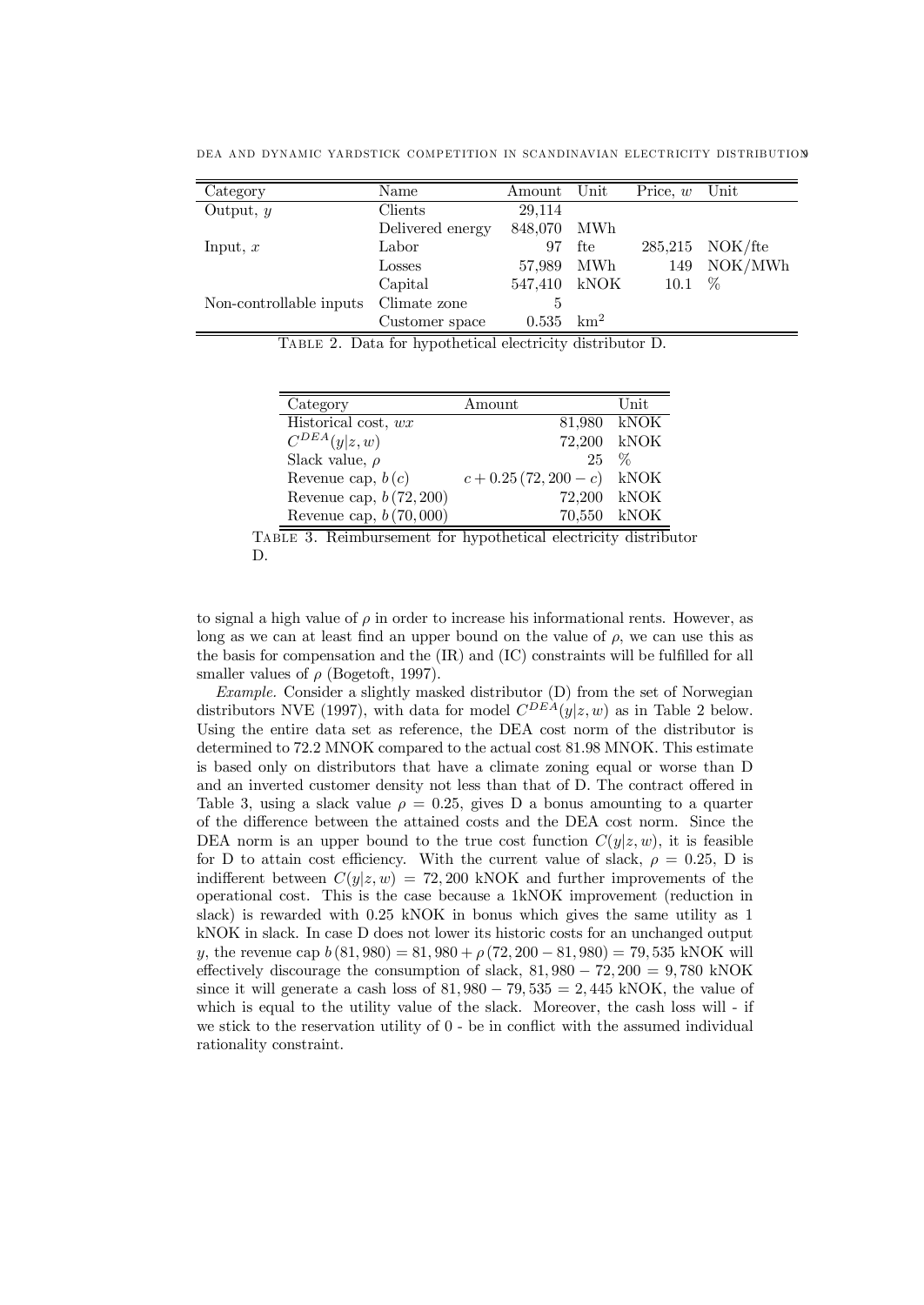

FIGURE 1. Timeline for the multi-period regulatory review period.

### 6. Multi-period Multi-unit DEA Regulation

The relevance of a multiple period regulatory regime is quite obvious. Specific investments are not likely to be undertaken at the optimal level unless the regulatory principles are settled for at least some years. Thus, it is natural to think of the historical data as referring to a prior review period and to assume that the regulator commits to a regulatory system for periods  $1, \ldots, T$ . This is depicted in Figure 1 below.

We will now extend our single-period regulatory scheme to an operational multiperiod model. Let  $y_1^i, \ldots, y_T^i$  be the desired production plans,  $w_1^i, \ldots, w_T^i$  the input prices and  $z_1^i, \ldots, z_T^i$  the non-controllable categorical variables over the planning period  $t = 1, ..., T$ .

The regulator now faces two fundamental problems. The first problem is a control problem of inducing minimal cost in any given period given the information available. The second problem is a learning problem of taking into account the progressively revealed information about the cost. These are well-known problems in planning theory and dynamic decision making without conicting interests, cf. e.g. Faludi (1973). In this literature, a classical control mode is here-and-now planning or blue print planning, and a simple combined control and learning mode is sequential up-dating of the plans. We will define analogous incentive plans here.

The first dynamic regulation model is a simple *here-and-now* or *blueprint incen*tive model . It implies committing to a conditional revenue cap

$$
b_t^i = c_t^i + \rho \left[ C^{DEA}(y_t^i | z_t^i, w_t^i) - c_t^i \right] \qquad t = 1,..,T
$$

at the outset of the regulation period and sticking to these levels for the full term. This is relatively simple approach. The regulator develops the cost model at the outset of the planning period and uses it to determine revenue caps throughout the period. The DMU is willing to accept such a contract since  $C(y|z, w) \le C^{DEA}(y|z, w)$ for all  $(y, z, w)$ . Also, it provides incentives to minimize costs as all the gains are retained by the firm. In this respect, it is similar to a CPI-X scheme. It is more advanced, though, in the way it accounts for changes in the output and prices, cf. below.

Instead of fixing the standards in the base year  $0$ , it may be advantageous to reestimate the cost structure every year as more and more information accumulates. This can be done without adversely affecting the DMUs behavior, i.e., without the drawback of the rachet effect, as long as no DMU affects its own norm. This leads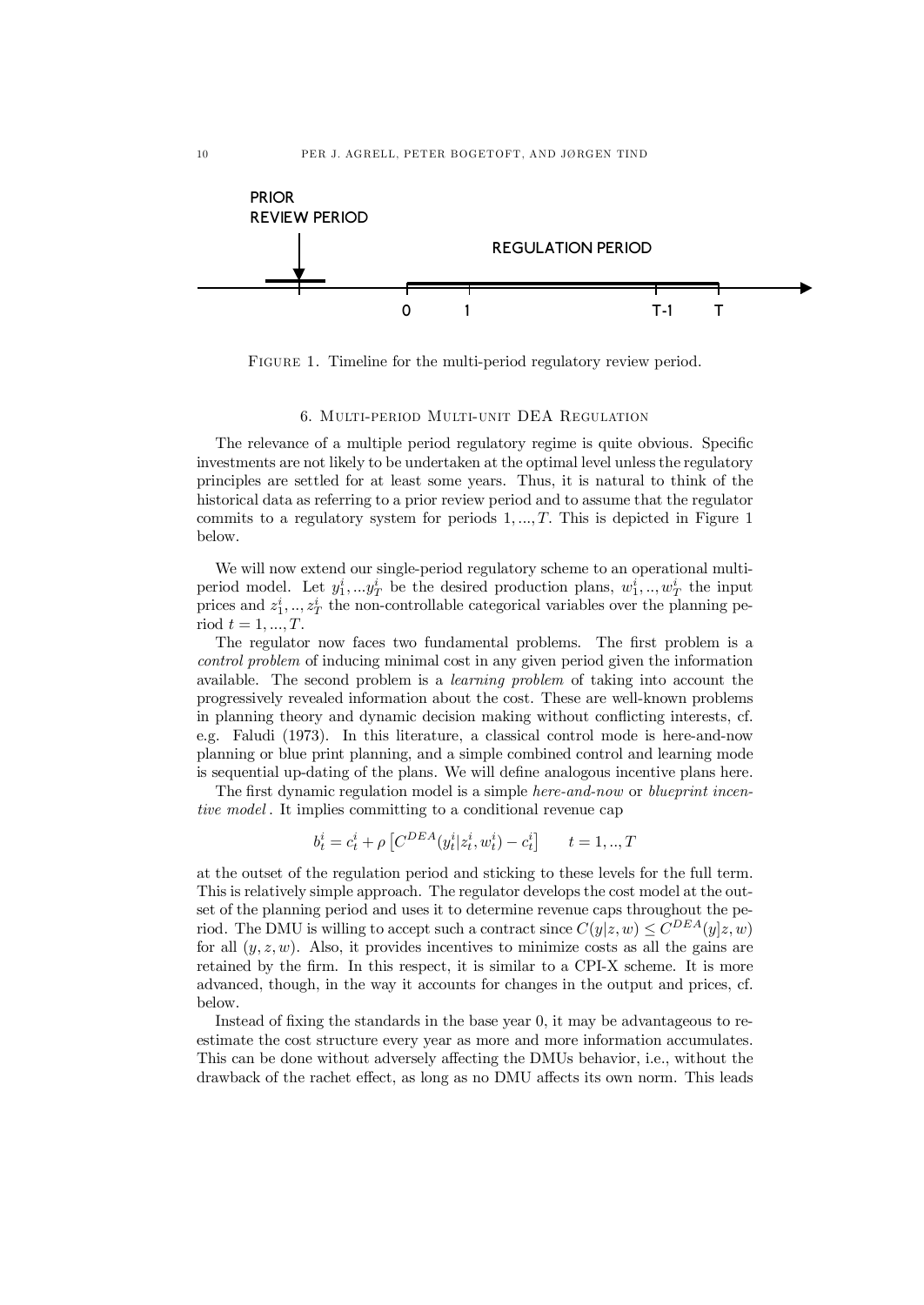to the sequential incentive model with revenue caps

(6.1) 
$$
b_t^i = c_t^i + \rho \left[ C_t^{DEA-i} (y_t^i | z_t^i, w_t^i) - c_t^i \right] \qquad t = 1,..,T
$$

where  $C_t^{DEA-i}$  is a DEA cost model using the historical information from all but the evaluated unit plus the base period information about the evaluated unit,

$$
C_t^{DEA-i}(y|z, w) = \min_{x, \lambda} wx
$$
  
s.t.  $x \ge \sum_{j \ne i} \sum_{s=0}^{t-1} \lambda^{js} x^{js} + \lambda^{i0} x^{i0}$   
 $z\lambda^i \ge z^{js}\lambda^{js} \quad j \ne i, s = 0, ..., t - 1 \text{ or } (j, s) = (i, 0)$   
 $y \le \sum_{j \ne i} \sum_{s=0}^{t-1} \lambda^{js} y^{js} + \lambda^{i0} y^{i0}$   
 $\lambda \in \Gamma(r)$ 

This scheme has numerous advantages, in comparison to the CPI-X regulation. The main advantage of this planning mode is that it utilizes information as it becomes available. It hereby eliminates the problem of excessive rents, cf. Proposition 1, as well as the risk of bankruptcy due to overestimated productivity improvement potentials. The resulting cost norm, as well as any derived productivity improvement rate X, are endogenously determined by the actual performance of the operators. Moreover, the scheme explicitly addresses the ratchet effect. In a repeated relationship, if the regulator can set up a target based on the DMUs previous performance, the DMU will anticipate the inflation of targets and he will then disguise his potential by inflating cost (with slack) in earlier periods to gain more long term utility. To handle this drawback, we use  $C_t^{DEA-i}(y|z,w)$  instead of an all-encompassing reference technology, based on all information for all DMUs. This may not be the least expensive way to cope with the ratchet effect, but certainly a pragmatic and feasible one. Based on the DEA multi-output technology, the model copes elegantly with the problem related to changes in input and/or output profile. Finally, price changes are accommodated by using an updated price vector on the underlying physical production opportunity set.

In practice, additional considerations may matter in the design of the regulatory system. It may be unrealistic to assume that a DMU, who is severely inefficient at the outset, is able to eliminate the entire inefficiency over-night before the start of the planning period. To take into account the possible time lag in eliminating initial inefficiency we may proceed as follows.

First, we determine the cost efficiency  $E_0$  of the unit in question on the historical data set. Thus, if we plan for  $DMU^i$  we first calculate its historical cost efficiency as

$$
E_0^i = \frac{C^{DEA} (y_0^i | z_0^i, w_0^i)}{w_0^i x_0^i}
$$

Next, we introduce the fraction  $\delta$  of the DMU's initial efficiency deficit that it is able to eliminate per year. Using this, the cost norm in period  $t$  becomes

(6.2) 
$$
(1 - \delta(1 - E_0^i))^t \frac{C_t^{DEA - i}(y_t^i | z_t^i, w_t^i)}{E_0^i}
$$

where the ratio is the cost norm in period  $t$ , assuming no individual productivity catch-up by  $\text{DMU}^i$  and the first factor accounting for the cumulative impact of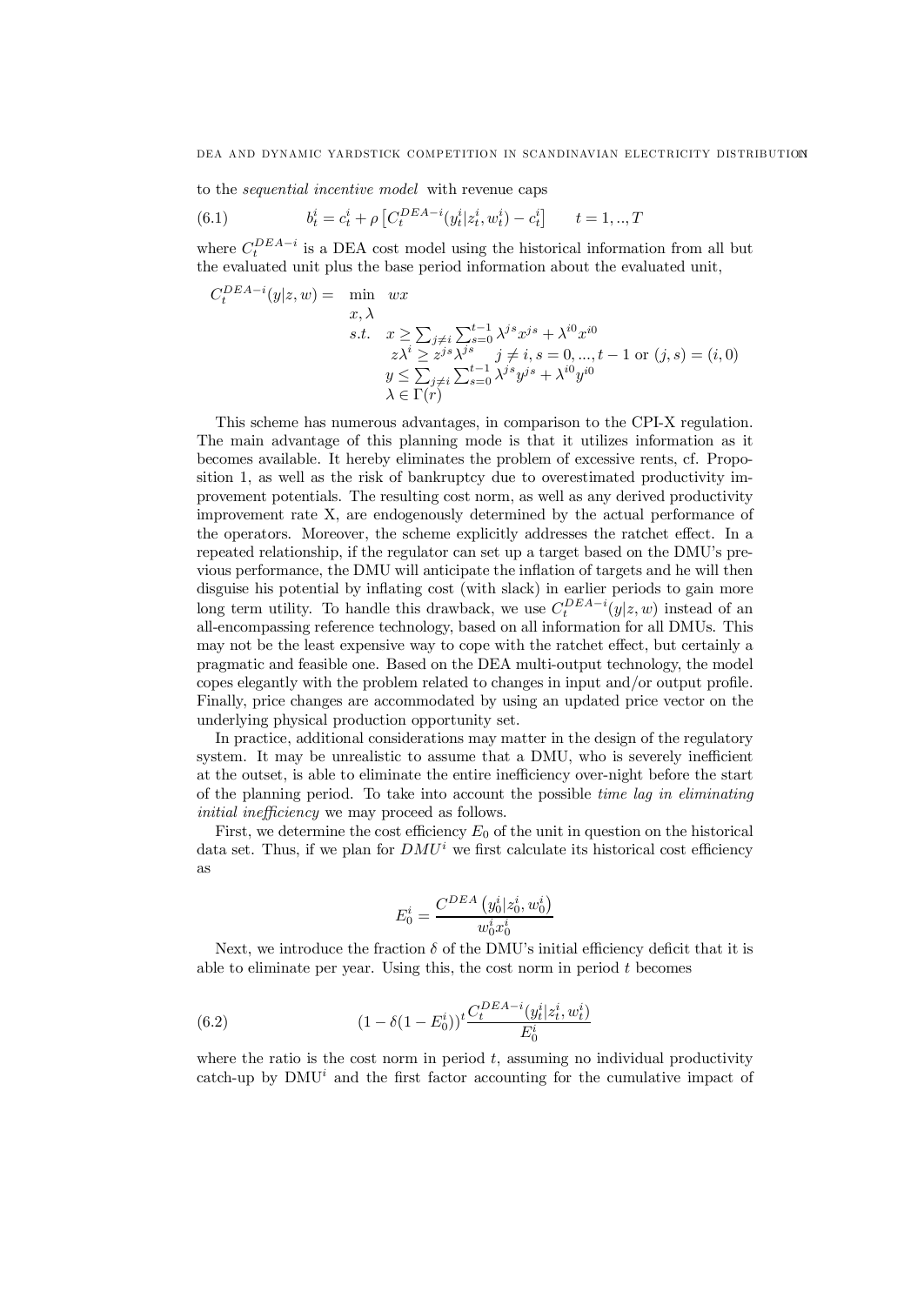the limited  $\delta$ -catch up per period. The factor  $\delta$  is set such that the total required catch-up never exceeds the initial inefficiency during the regulatory period

$$
\frac{(1 - \delta(1 - E_0^i))^T}{E_0^i} \ge 1
$$

E.g., if the initial efficiency is  $E_0^i = 0.75$  and the annual catch-up  $\delta = 12\%$ , we initially allow the cost norm to be inflated by  $\frac{1}{E_o^i} = \frac{1}{0.75} = 1.33$  and the annual postulated catch-up factor is  $1 - \delta \left(1 - E_0^i\right) = 1 - 0.12 \cdot 0.25 = 0.97$ , resulting in a net extension of cost norm of  $1.33 \cdot 0.97 = 1.29$  in period 1,  $1.25$  in period 2, etc. Hence, a DMU with an excess cost of 33% at the outset of the regulatory period is only required to reduce its inefficiency down to  $25\%$  excess cost after two years.

Inserting  $(6.2)$  in  $(6.1)$ , we obtain the *dynamic revenue cap with limited catch-up* ability

(6.3) 
$$
b_t^i = c_t^i + \rho \left[ (1 - \delta(1 - E_0)) \frac{C_t^{DEA - i}(y_t^i | z_t^i, w_t^i)}{E_0^i} - c_t^i \right] \quad t = 1, ..., T
$$

As a final remark, if we want to allow for systemwide declines in productivity, we could also eliminate the earlier observations in the estimation. The disadvantage of using short-sighted cost norms that are more sensitive to new information, is that idiosyncratic variations from year to year create signicant payment uncertainties. The trade-off between capturing system wide variations and running the risk of capturing idiosyncratic variations, is the general trade-off faced when we go from fixed to more relative performance or tournament-like payment schemes.

### 7. A Comparative Study

To illustrate the concepts and to contrast the prevailing CPI-X regulation with  $(i)$  the existing Norwegian scheme and  $(ii)$  the proposed DEA yardstick, we offer a hypothetical dynamic example using the Swedish distribution industry. In the exercise, we will use the actual data available for regulatory use since the liberalization 1996 till 2000. Certainly, the illustration cannot give any insight into the actual behavior of the firms were they to be regulated with the alternative regimes. During the period, the Swedish distribution sector enjoyed a light-handed regime until 1998 when an interim rate-freeze came into effect. Although resembling a price-cap, the regime has a short-term avor that probably limits the incentives to reveal information.

7.1. Data. The panel includes cost and technical data for 238 electricity distribution concessions in Sweden for the years 1996 to 2000. The regulator's records are collected according to the Electricity Act (1997) and consists of audited, public reports. No in-depth analysis has been made of the data, but incomplete or obviously erroneous observations have been excluded. 57 firms in the 1996/1997 analysis and 3 firms in the 1998-2000 analysis were eliminated. Some descriptive statistics are given in Table 4.

7.2. DEA-models. The costs of electricity distribution are normally decomposed in capital expenditure (capex,  $c^{cap}$ ) and operating expenditure (opex,  $c^o$ ). The capex consists of capital costs and depreciation, whereas the opex normally includes the operating and maintenance costs. From a DEA yardstick viewpoint, it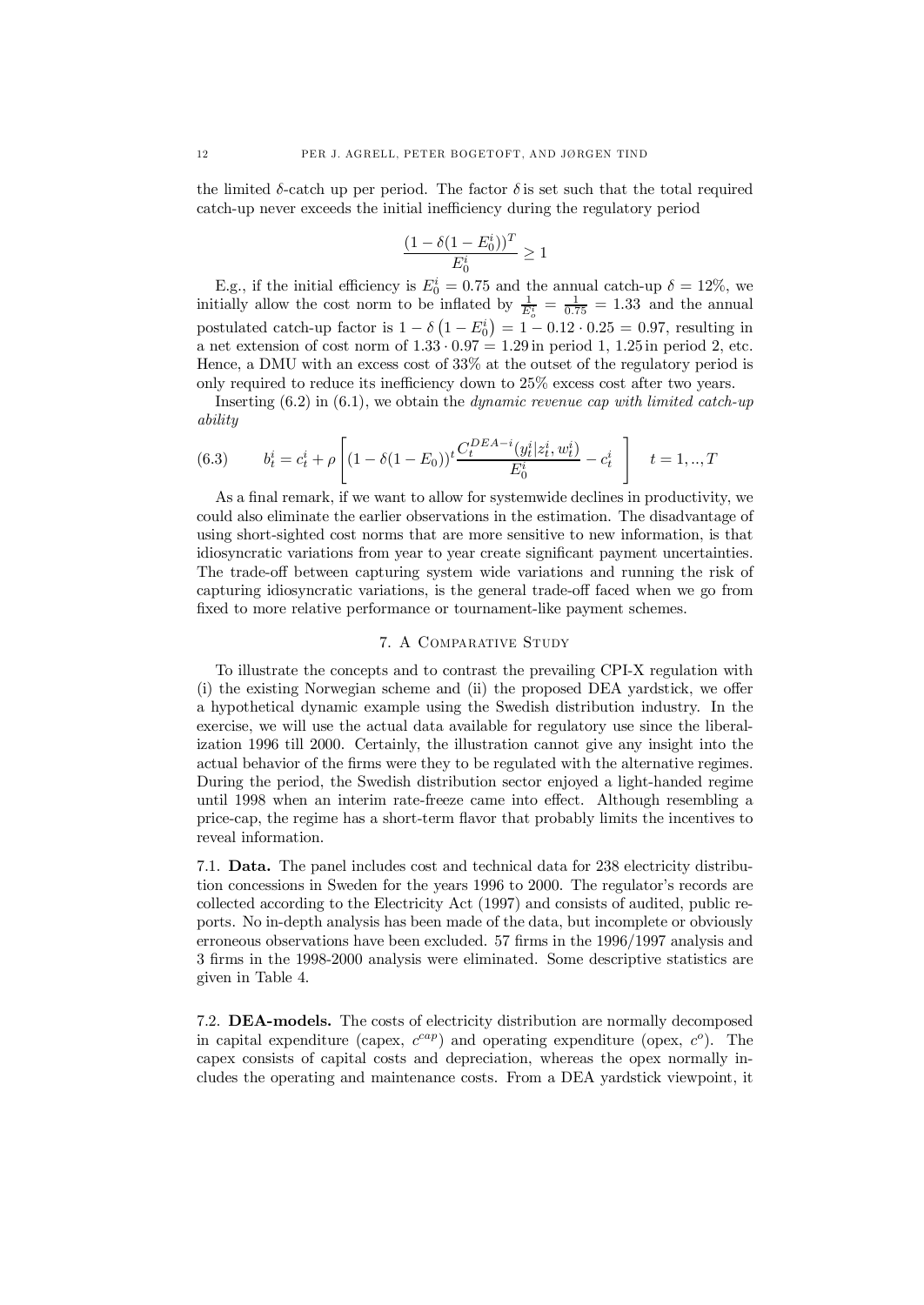|                                         |         |         | Averages for year |         |         |
|-----------------------------------------|---------|---------|-------------------|---------|---------|
| Variable                                | 1996    | 1997    | 1998              | 1999    | 2000    |
| Firms (observations)                    | 181     | 181     | 235               | 235     | 235     |
| Financial measures (MSEK)               |         |         |                   |         |         |
| Revenues                                | 63,223  | 64,648  | 78,530            | 78,093  | 78,659  |
| Total cost                              | 49,157  | 49,952  | 59,828            | 60,907  | 61,185  |
| Operating expenditure                   |         |         | 48,948            | 48,987  | 49,232  |
| Capital (book value)                    | 186,296 | 181,594 | 174,155           | 214,603 | 218,020 |
| Inputs                                  |         |         |                   |         |         |
| Lines, $(km)$                           | 1,593   | 1,592   | 1,860             | 1,906   | 1,895   |
| No. LV connections                      | 18,867  | 18,508  | 20,798            | 20,762  | 20,849  |
| No. HV connections                      | 21      | 21      | 25                | 25      | 26      |
| Netlosses (MWh)                         | 29,487  | 18,508  | 19,461            | 18,560  | 18,369  |
| Outputs                                 |         |         |                   |         |         |
| Transferred LV (MWh)                    | 266,804 | 251,067 | 277,277           | 267,271 | 266,021 |
| Transferred HV (MWh)                    | 93,602  | 96,992  | 119.769           | 130,213 | 133,899 |
| Max coincidental load <sup>4</sup> (MW) | 67      | 65      | 48                | 49      | 50      |

DEA AND DYNAMIC YARDSTICK COMPETITION IN SCANDINAVIAN ELECTRICITY DISTRIBUTIONS

Table 4. Descriptive statistics on Swedish electricity distribution 1996-2000.

is not meaningful to use review periods that are much shorter than the life cycle of the asset, which would give disincentives to capacity investments and jeopardize the amortization of sunk assets. The yardstick would unsuccessfully distinguish managerial slack and capacity utilization, which blurs the construction of the incentive system. The Swedish regulatory benchmarking models, Agrell and Bogetoft (2002) are based on the principle of controllability, where two levels of analysis are undertaken, a long-run and a short-run approach, respectively.

The long-term model LR in Figure 2 incorporates aggregated inputs and outputs and gives an unbiased snapshot of the long-run cost efficiency. The inputs are  $c^{cap}$ ,  $c^o$ , netlosses (MWh) and the outputs are coincidental peak load (MW), number of high-voltage connections, number of low-voltage connections, net delivered high-voltage energy, and net delivered low-voltage energy. The non-discretionary categorical outputs are the climate zone and the normalized net length (km), where the latter is a green-field density measure calculated with the actual GIS-located connection points. The model acknowledges limited substitution between the inputs and controls to some extent for exogenous conditions. As all variables are assumed continuous in the long-run, the constant returns to scale model is used,  $r = crs$ .

The short-run model SR in Figure 3 includes the outputs of the long-range model, but the inputs are restricted to the annual controllability horizon. In the short run, the net is considered as given, which implies that the actual net length and the total energy net losses (in MWh) are treated as exogenous outputs. However, the supplementary cost above market price for electricity is charged to the short-run opex term,  $c^{o+}$ . An additional exogenous factor, the number of net stations per installed MW, compensates for the fact that the connection points from the main grid are exogenously given. As scale is given in the short run, the variable returns to scale assumption is evoked,  $r = vrs$ .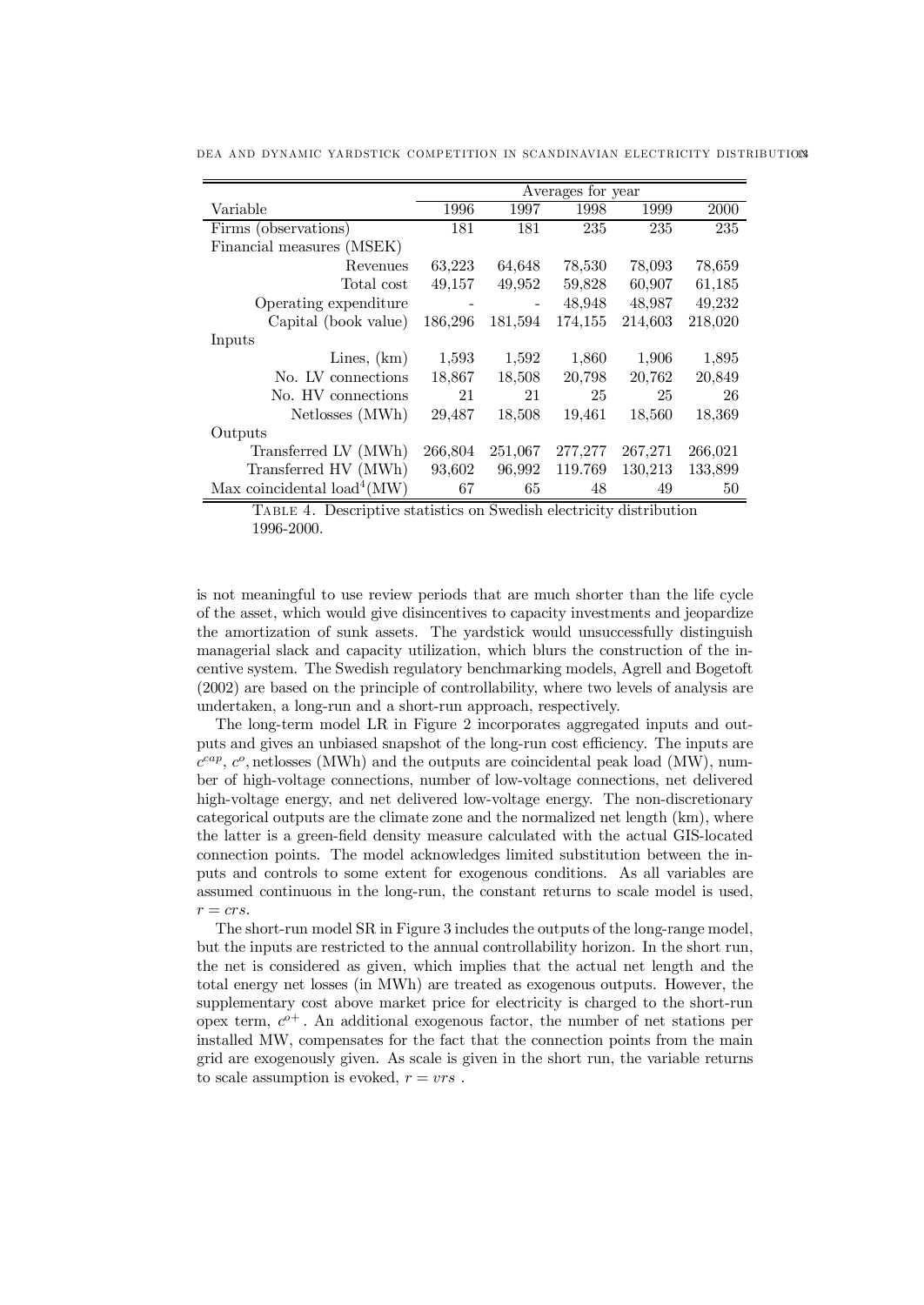

Figure 2. DEA Model LR.



Figure 3. DEA model SR.

7.3. Scenario. Imagine that Sweden, when liberalizing in 1996, decided to implement regulation in two stages. The first stage, 1996-1997, involves the estimation of the incumbent industry efficiency, to determine the need and character of the regime, and the rate of productivity improvement. During this period, the industry enjoys a fixed revenue cap based on 1996 revenues. The second stage runs from 1998 to 2000 and involves, in three parallel scenarios, (i) a classical CPI-X revenue cap, (ii) a Norwegian-inspired CPI-DEA regime and (iii) a DEA based dynamic yardstick regime as developed in the last section. Let us additionally assume that the introduction of the new regime in 1998 was unexpected, so that no strategic action was initiated during the pre-assessment period 1996/97.

The initial efficiency results from 1996-1997 in the LR model are presented in Table 5. As before,  $E_o$  is the cost efficiency. In addition,  $M(96, 97)$  is the Malmquist measure of productive improvements between 1996 and 1997, cf. e.g. Coelli, Rao and Battese (1998),  $EC(96, 97)$  is the individual catch-up part hereof while  $EF(96, 97)$  is the frontier shift part of the productive improvement. The regulator may now conclude that there is a  $(100-73)\% = 27\%$  total cost inefficiency to address in 1997, but that the efficiency change is fairly rapid. Although the drastic 21% frontier change may be the result of increased data quality in the reporting as well as enforced vertical separation, the  $12\%$  average efficiency catch-up still rests impressive.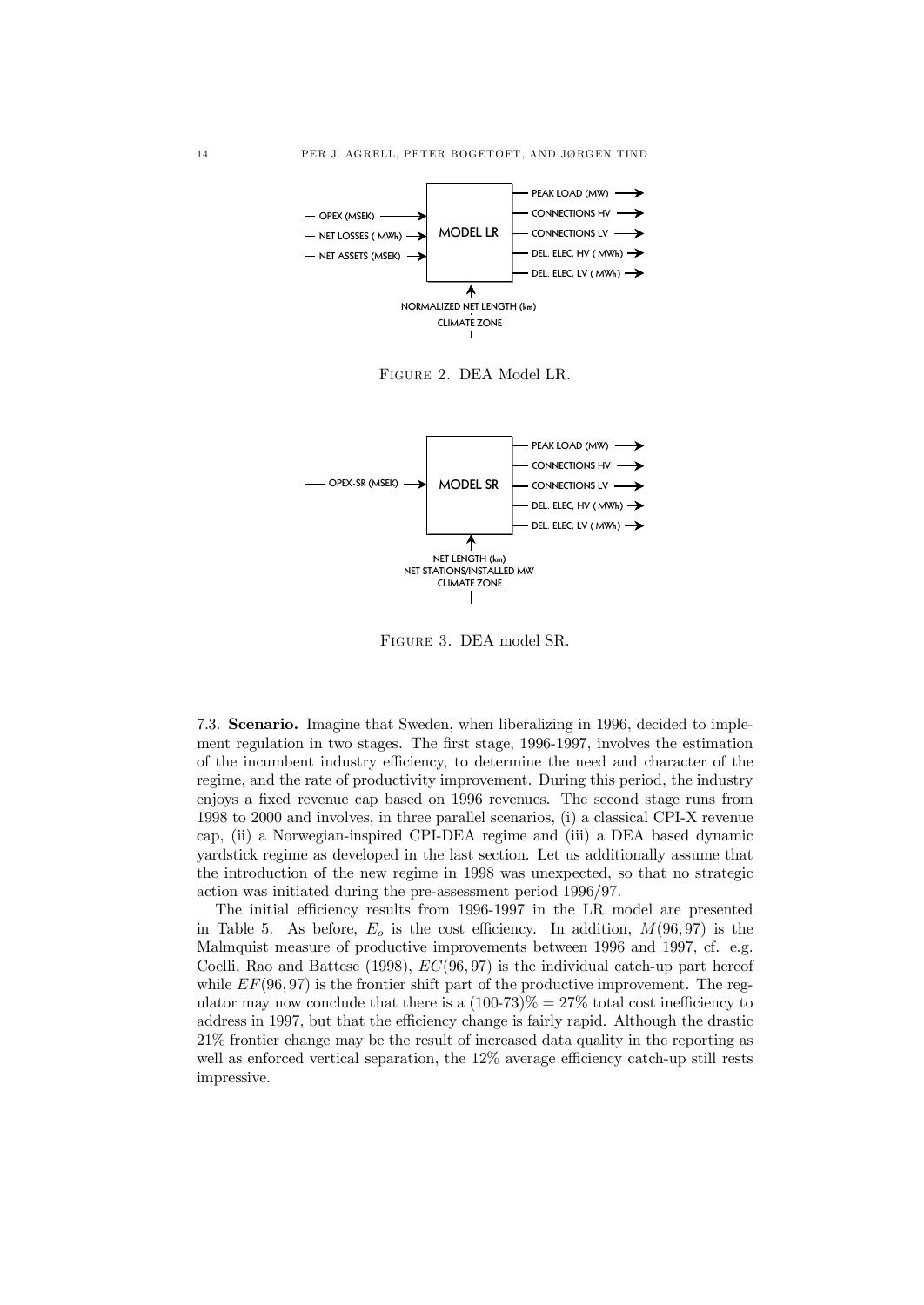DEA AND DYNAMIC YARDSTICK COMPETITION IN SCANDINAVIAN ELECTRICITY DISTRIBUTIONS

| Model LR, $n = 181$ Min 1st quart Median Mean 3rd quart |      |                   |      |      |          | Max  |
|---------------------------------------------------------|------|-------------------|------|------|----------|------|
| $E_0(LR, crs, 1996)$                                    |      | $0.27 \quad 0.49$ | 0.62 | 0.68 | 0.90     | 1.00 |
| $E_0(LR, crs, 1997)$                                    | 0.35 | 0.55              | 0.72 | 0.73 | 0.94     | 1.00 |
| M(96,97)                                                | 0.42 | 1.09              | 1.29 | 1.33 | 1.51     | 3.89 |
| EC(96,97)                                               | 0.40 | 0.97              | 1.06 | 1.12 | 1.27     | 2.37 |
| EF(96, 97)                                              | 0.59 | 1.03              | 1.19 | 1.21 | $1.36\,$ | 2.30 |

Table 5. Results model LR 1996-1997.

7.4. **Revenue cap CPI-X.** The classical revenue cap  $(R)$  is here represented with the volume adjusted regime  $b_t^R(y)$ ,

(7.1) 
$$
b_t^R(y_t) = \frac{V(y_t)}{V(y_0)} R_0 (CPI_t - X)^t
$$

where  $t = 0, 1, \ldots T$  is the regulation period, with  $t = 0$  as base year,  $R_0$  is the base year revenue at total delivered energy  $V(y_0)$ ,  $CPI_t$  is the consumer price index for year  $t$  relative to the base year,  $X$  is the annual productivity improvement factor, and  $V(y_t)$  is the total delivered energy year t, i.e. an un-weighted summation of energy delivery terms in  $y_t$ . Based on the initial analysis, we assume that the regulator moderates the annual improvement to  $X = 5\%$  during the first regulatory period. In practice, this factor is usually the result of a negotiation with the industry and other stakeholders, where the initial analysis is but one of the inputs. Our assessment here is a fairly optimistic one, whereas the UK experiences (2.5%) and Norway (2%) suggest fairly conservative estimates. Without loss of generality, we set the consumer price index to unity during the period<sup>5</sup>.

7.5. Norwegian CPI-DEA. The Norwegian regime is illustrated using two models to clearly distinguish the elements. The core of the regime is a revenue cap (N) with volume adjustment,  $b_t^N(y_t)$ ,

(7.2) 
$$
b_t^N(y_t) = CPI_t \left( \frac{V(y_t) + V(y_{t-1})}{2V(y_{t-1})} \right) R_0 (1 - X^{NVE} - \delta (1 - E_0^{LR}))^t
$$

where  $CPI_t$  is the consumer price index for year t relative to the base year,  $X^{NVE}$  is a general efficiency improvement parameter as set by the Norwegian regulator, NVE,  $\delta$  is the individual efficiency catch-up requirement, and  $E_0^{LR}$  is the initial cost efficiency  $1996/97$ . The second term is a volume adjustment factor that smooths out changes in the demand volume  $V(y)$ . In the illustration, we assume that the efficiency catch-up requirement is allocated as a general term (  $X^{NVE} = 0.025$ ) and as an individual term ( $\delta = 0.025$ ); parameters that closely correspond to actual practice. The scores for cost efficiency  $E_0^{LR}$  are obtained from the LR model above, using 1996/97 as the base year. Additionally, we also calculate the implemented revenue window  $b^{NC}$ , which specifies floor and ceiling for the allowed revenue. The maximum revenue  $b_t^{NC}$  at time t is given as

(7.3) 
$$
b_t^{NC} (c_t) \le \eta_{\max} \hat{x}_t + c_t \quad t = 1,..,T
$$

 $5As$  the consumer price index was less than one during the deflationary period 1996-1999, this actually brings a cautious estimate to the illustration.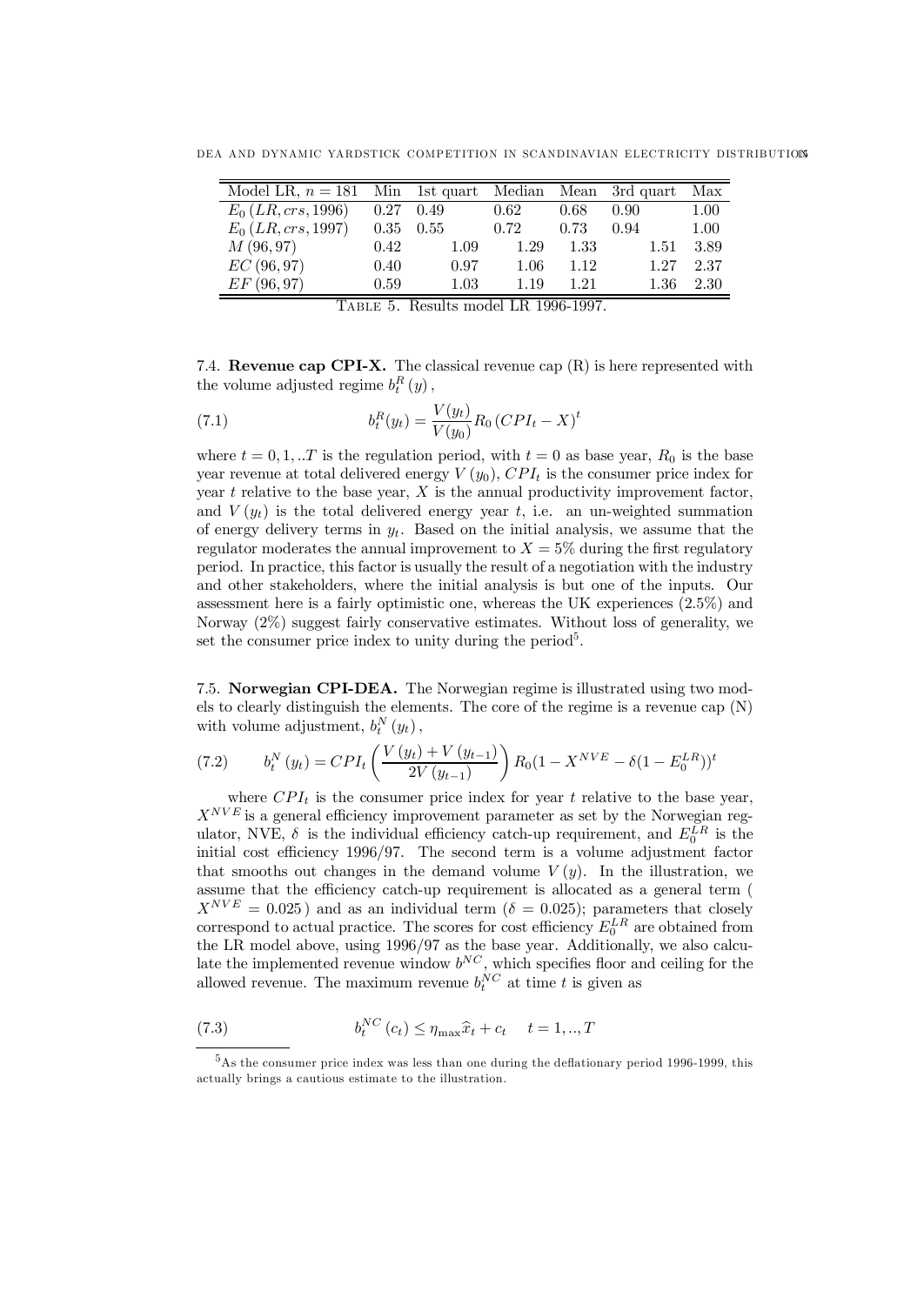where  $\eta^{\text{max}}$  denotes the maximum allowed rate-of-return (15% in NVE (1997)),  $\hat{x}_t$  denotes the capital base of the DMU at time t and  $c_t$  is the actual cost at time  $t$ . The revenue floor is analogously given as

(7.4) 
$$
b_t^{NC} (c_t) \ge \eta_{\min} \hat{x}_t + c_t \quad t = 1,..,T
$$

where  $\eta^{\min}$  denotes the minimum prescribed rate-of-return (2% in NVE (1997)). This constraint assures the economic survival of the distributor and may have additional effects on the cost structure of the industry.

7.6. DEA Yardstick. The DEA based dynamic yardstick scheme (Y) proposed in this paper is implemented as the formula

(7.5) 
$$
b_t^Y(y_t) = c_t + R_0 - c_0 + \rho \left( c_t^o E_t^{SR} - c_t^o \right)
$$

where  $c_t = c_t^{cap} + c_t^o$  are the total costs for year t,  $R_0 - c_0$  is the gross margin before tax in the base year,  $\rho$  is the valuation of slack and  $E_{t}^{SR}$  is the short-run cost efficiency year t using the SR model above. Note that  $C_t^{DEA-i}(y_t) = c_t^o E_t^{SR}$ , where the cost efficiency  $E_t^{SR}$  is calculated using superefficiency. This may render unbounded solutions to the DEA program. In the latter case, we say that the DMU is hyper-efficient and the efficiency bonus  $\rho(c_t^o E_t^{SR} - c_t^o)$  expression is substituted by  $\gamma(R_0 - c_0)$ , an ad hoc allowance of  $\gamma$  multiples of the base year profit. A hyper-efficient DMU is thus rewarded with a profit margin of  $\gamma$ . The sensitivity of the solutions with respect to this assertion will be developed below. The slack valuation is set to 50%,  $\rho = 0.5$  which means that half the controllable excess cost is reimbursed (or inversely, half the cost savings are awarded as revenue increases). This latter assertion is also subject to sensitivity analysis, but must be considered as an initial focal point in the regulatory game.

7.7. Analysis. The outcome of three years regulation using the three regimes is given in Table 6 below. Apparently, the actual costs were very stable under the revenue cap that kept the revenues fixed. The regimes have somewhat different profiles, as also illustrated in Figure 4. The CPI-X regime mechanically extracts the rent with equal amount, lowering the last year income cap to below 16,000 MSEK. The Norwegian system is less aggressive, a monotonous extraction that stops at 17,086 MSEK in the final year. The variant of the NVE scheme that floors payments to  $c_t$  follows her sister closely, ending at 304 MSEK above. The ABT scheme is relatively stable, although the first decrease is more rapid than the NVE schemes. The final total revenue allowance in the dynamic DEA yardstick regime is at 17,276 MSEK, between the two NVE plans. Table 7 gives the informational rents along with statistics of the number and amount of negative gross results in the final year. Here, we notice that the CPI-X regime achieves a high extraction at a fairly high rate of negative results in the final year; 103 out of 181 distributors cannot cover their total costs. The raw NVE scheme has a milder effect, awarding 9,598 MSEK in total rents over the period and provoking 74 instances of net losses amounting to a total of 263 MSEK in the final year. The floored NVE regime allows an additional 252 MSEK in information rents, but avoids all negative rents. The yardstick regime is closer to the raw NVE scheme and allows 9,679 MSEK in rents over the period. The net losses are at a similar scale (71 instances the last year), but the amount is considerably smaller (163 MSEK against 263 MSEK). The explanation is found in the smoothness of the yardstick schedule, that distributes the rent extraction over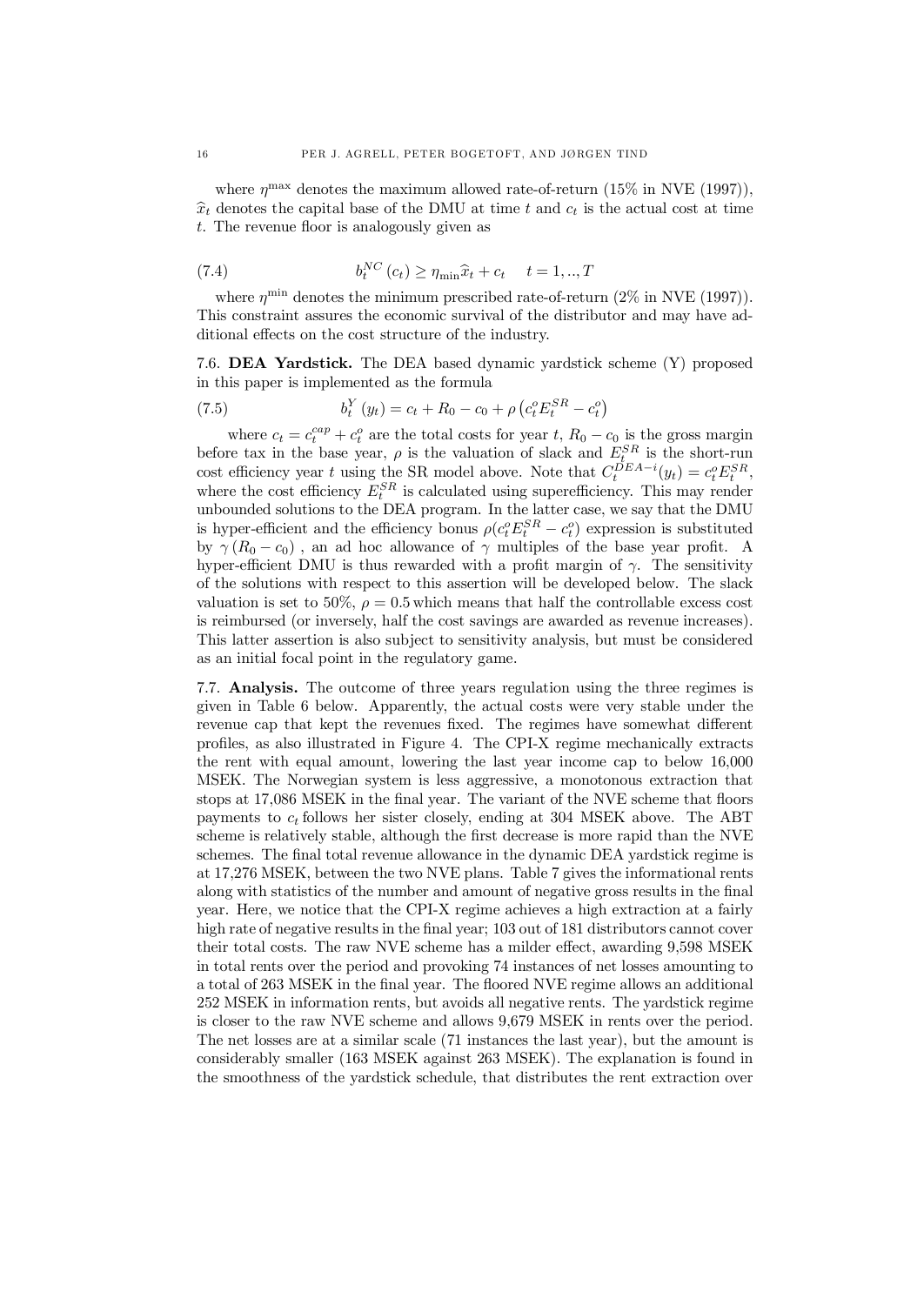|  | DEA AND DYNAMIC YARDSTICK COMPETITION IN SCANDINAVIAN ELECTRICITY DISTRIBUTION |  |
|--|--------------------------------------------------------------------------------|--|
|--|--------------------------------------------------------------------------------|--|

|                                |        |        | Year   |        |
|--------------------------------|--------|--------|--------|--------|
| <b>MSEK</b>                    | 1997   | 1998   | 1999   | 2000   |
| $c_t$                          | 14,019 | 14,059 | 14,313 | 14,378 |
| $R_t$                          | 18,286 | 18,454 | 18,351 | 18,484 |
| $b^R_{\pmb{\cdot}}$<br>$(y_t)$ |        | 17,582 | 16,783 | 15,987 |
| $(y_t)$<br>$b^N_{\ast}$        |        | 17,829 | 17,433 | 17,086 |
| $b_t^{NC}$<br>$(y_t)$          |        | 17,640 | 17,570 | 17,391 |
| $(y_t)$                        |        | 17,595 | 17,559 | 17,276 |

TABLE 6. Results regulation regimes R, N, NC and Y 1998-2000.

|                           | Year        |             |       |             |                |          | Losses: $b_t(.)$ | $\langle c_t$ |
|---------------------------|-------------|-------------|-------|-------------|----------------|----------|------------------|---------------|
|                           | 1997        | 1998        | 1999  | 2000        | $\text{Total}$ | Freq     | 2000             | Total         |
|                           | <b>MSEK</b> | <b>MSEK</b> | MSEK  | <b>MSEK</b> | MSEK           | #        | MSEK             | MSEK          |
| $R_t - c_t$               | 4.267       | 4,395       | 4,038 | 4,106       | 12,540         | 19       | 66               | 103           |
| $b_t^R(y_t)-c_t$          |             | 3,523       | 2,470 | 1,609       | 7.602          | 103      | 406              | 664           |
| $b_t^N(y_t)-c_t$          |             | 3,770       | 3,120 | 2,708       | 9,598          | 74       | 263              | 435           |
| $b_t^{NC}$<br>$(y_t)-c_t$ |             | 3,581       | 3,257 | 3,012       | 9,850          | $\theta$ | $\overline{0}$   | $\Omega$      |
| $b_t^Y(y_t)$<br>$-c_t$    |             | 3,535       | 3.246 | 2,898       | 9,679          | 71       | 169              | 553           |

Table 7. Industry rents and occurencies of cost non-recovery for regulation regimes R, N, NC, and Y 1998-2000.

time and according to the local productivity. Whether any of the presented raw schemes could have been implemented is a hypothetical question, but in particular the CPI-X scenario seems likely to provoke a renegotiation in the second year.

Finally, a word on the mechanics of the dynamic DEA based yardstick regime and its parameters that is not visible in the aggregated scores. The yardstick incentive bonus / cost sharing component  $\rho \left( c_t^o E_t^{SR} - c_t^o \right)$  for the finite scores amount to  $-1800$ ,  $-2102$ ,  $-2023$  MSEK for the years 1998, 1999 and 2000, respectively. This corresponds to a considerable internal transfer of funds, that is only partially compensated for by overpayment for hyper-efficient units 1069, 1081, 654 MSEK for the years 1998, 1999 and 2000, respectively. In Table 7, an increase of the compensation for hyper-efficient units would increase the total rent transfer to the firms, without any change in frequency or gravity of the losses. Analogously, decreasing these transfers would lower the overall transfer, potentially to a level lower than the CPI-X schedule with much lower net losses. However, such opportunistic action is of course contradictory to the yardstick principle where the evaluated unit gets to keep his share of the rent in return for the information supplied.

#### 8. Discussion

Data for the actual productivity and efficiency performance during the period  $1998-2000$  is given in Table 8. As opposed to the dramatic efficiency improvements in the initial period 1996/97 (Table 5), the later results indicate a very stable technology and behavior. Neither the frontier change (1.01) nor the catch-up factor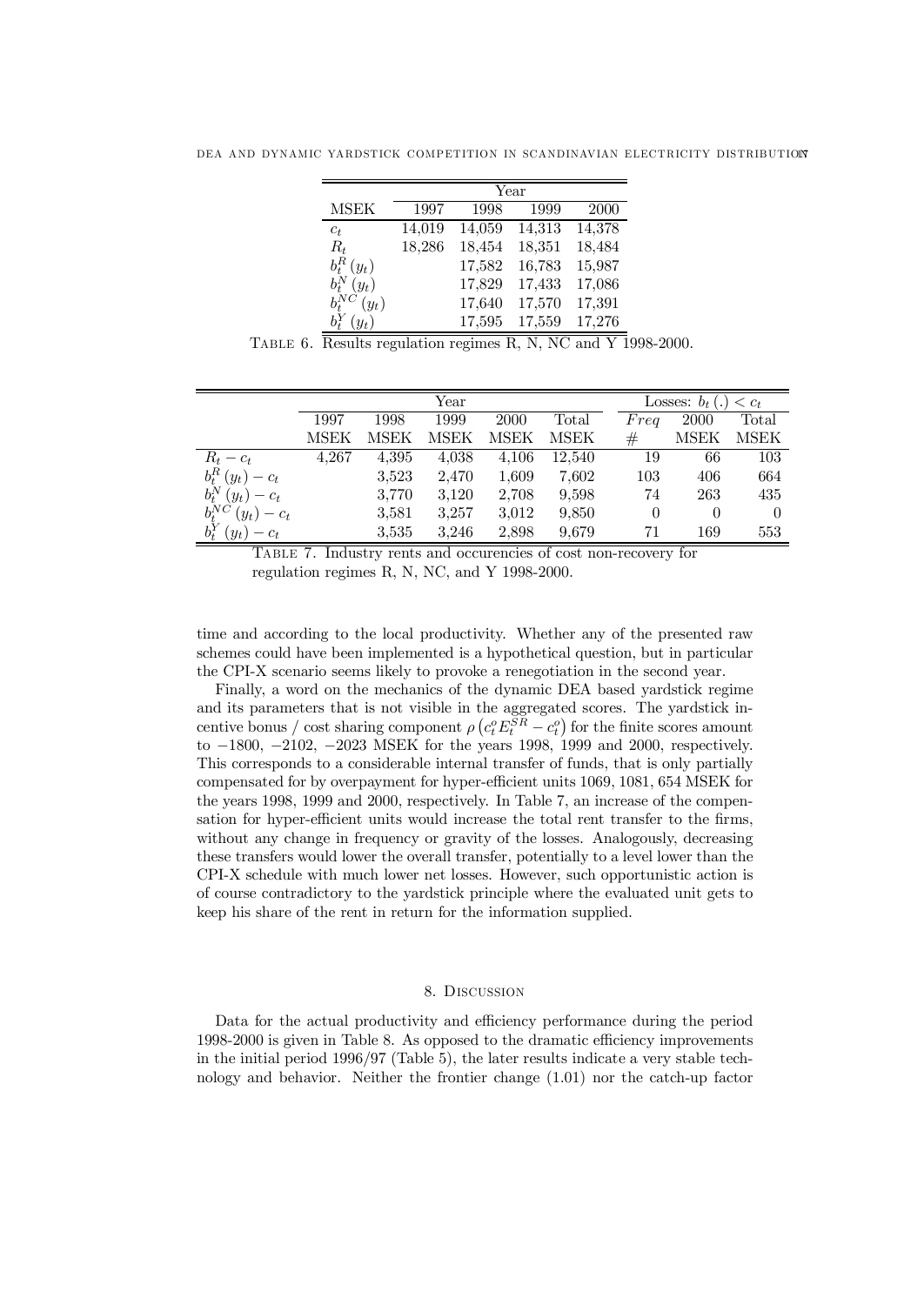

FIGURE 4. Actual costs  $c_t$  and reimbursement norms  $b_t^R$ ,  $b_t^N$ ,  $b_t^{NC}$ ,  $b_t^Y$ .

(0.98) suggest that the industry would be capable of improvements in the order of 5-10% per year. In fact, institutional information suggests that the initial improvement is more attributable to the data quality improvement process than to any performance improvement. Nevertheless, the point illustrates the difficulty of operating a CPI-X system with ex ante productivity improvement requirements. Clearly, the initial data overstate the durable improvement rate, but there are no incentives for the industry to reveal any other information in a negotiation on the X-factor. Given that all firms enjoy the same revenue factor, there are strong incentives to collude on evidence suggesting the infeasibility of high X-factors. The regulator must then rely on objective data, which can be risky in the presence of data errors. The DEA yardstick is more stable in this sense, not requiring the regulator to outguess the industry. The only important parameter to negotiate is the incentive power  $\rho$  and the negotiation is less evident then for X. Over-performing firms have private incentives to suggest high-powered contracts, whereas inefficient firms would argue for low-powered contracts. Although only an actual situation could provide evidence on the relative bargaining powers of the firms, our postulated  $\rho = 0.5$  seems to be a plausible initial point of departure. In the example, the regulator could resort to a graph as Figure 5 to inform the choice. With the actual data, the total allowable horizon revenue under the CPI-X regime (50,353 MSEK) corresponds to a DEA yardstick with power  $\rho = 0.833$ . Choosing more high-powered regimes would extract even more rent from the industry than the revenue cap. The uncapped NVE regime  $b^N$  corresponds in total horizon revenue to a power  $\rho = 0.513$  and the capped  $b^{NC}$  to  $\rho = 0.473$ , which supports the finding in Fig. 4 where the two regimes are very close for the choice  $\rho = 0.5$ . An important feasibility criterion could also be the expected level of net losses in the industry.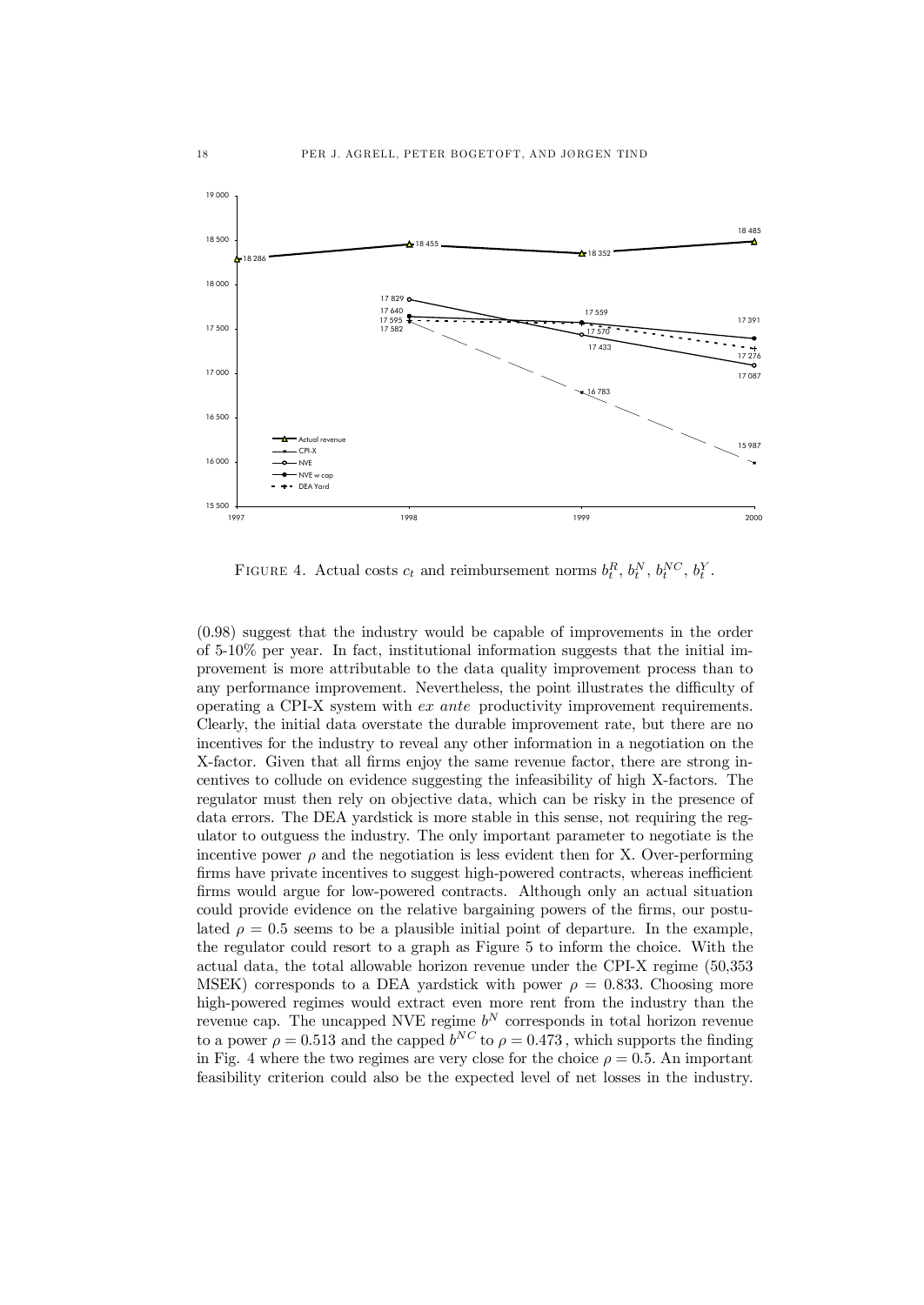DEA AND DYNAMIC YARDSTICK COMPETITION IN SCANDINAVIAN ELECTRICITY DISTRIBUTIONS

| Model LR, $n = 241$  |      | Min 1st quart Median |      |      | Mean 3rd quart | Max      |
|----------------------|------|----------------------|------|------|----------------|----------|
| $E_0(LR, crs, 1998)$ | 0.16 | 0.50                 | 0.60 | 0.63 | 0.73           | 1.00     |
| $E_0(LR, crs, 2000)$ | 0.17 | 0.49                 | 0.59 | 0.62 | 0.73           | 1.00     |
| M(98,00)             | 0.68 | 0.94                 | 0.99 | 1.00 | 1.04           | 1.70     |
| EC(98,00)            | 0.67 | 0.93                 | 0.98 | 0.99 | 1.03           | 1.81     |
| EF(98,00)            | 0.79 | 0.99                 | 1.01 | 1.01 | 1.02           | $1.09\,$ |

TABLE 8. Efficiency results, actual data 1998/2000, model LR.

An acceptance of the observed level of industry losses in 2000 as a reasonable cost of reorientation, would imply an *aposteriori* choice of  $\rho = 0.31$ .

The yardstick regime relies heavily on the superefficiency concept, which in itself introduces a parameter. To illustrate this concept, Table 9 provides some data on the regulatory model SR. The average level rests relatively stable around 70%, with occasional high scores. The number of hyperefficient DMUs is between 10 and 11 per year, which also indicates that the determination of the compensation for hyperefficient firms is a relatively limited task that could be handled on a caseto-case basis<sup>6</sup>. In terms of sensitivity analysis, the impact of  $\gamma$  on the overall allowable revenue is a consequence of the scale assumption,  $r = vrs$ , which makes the largest firms hyperefficient by construction. Since these firms have the largest margins in absolute, but not proportional, terms, the impact is larger than the number of instances suggests. Hence, we argue that these firms could be compared with other reference DMUs or be subject to some *ad hoc* capping of the revenue. The frequency of over-performers in the dataset is illustrated in Fig. 6 below. The histogram clearly shows the rarity of extreme observations, with a bimodal distribution around 0.70 and 0.90. Hence, there is empirical evidence to prove the feasibility of the superefficiency model, which is a prerequisite for the DEA yardstick scheme.

We are here investigating several problems being faced in the implementation of different regulatory schemes and the problems of the new theoretical proposal, the dynamic DEA based yardstick scheme, in particular. This provides useful information and takes the theory of combining operational productivity analysis methods with incentive theory one step further towards application. On the other hand, the comparative study of the different schemes on real life data can never fully capture the differences. The reason is that the actual behavior is guided by the incumbent regime, and not the alternative schemes we consider here. Hence, we only capture part of the effects. To capture the behavioral effects in a model calibrated on real data, we would have to combine the empirical analysis with simulations under alternative behavioral hypothesis.

## 9. CONCLUSION

In this paper, we have revisited the regulation of the electricity distribution industry and suggested a regulatory framework for the multiple-input, multipleoutput, multiple-period case based on efficiency benchmarking and incentive theory.

 ${}^{6}$ Eight of the units are hyperefficient in 1998 and 1999 and four are hyperefficient all three years, which suggests a fairly particular technology in these DMUs.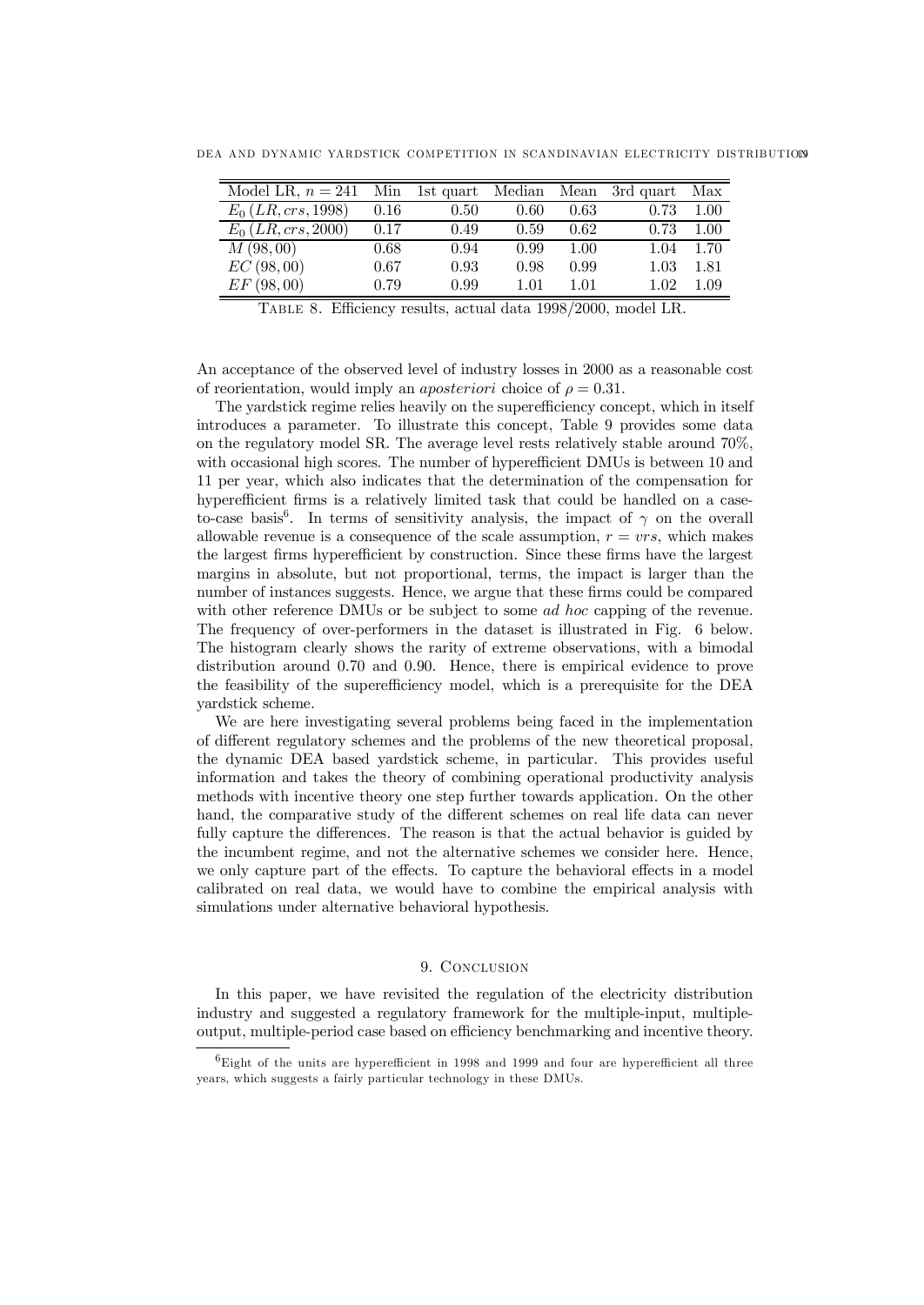

FIGURE 5. DEA yardstick as a function of slackvaluation  $\rho$ .

| Model SR, $n = 241$ Min Mean Max $\#(E_0 > 1)$ $\#(E_0 \to \infty)$ |  |    |  |
|---------------------------------------------------------------------|--|----|--|
| $E_0(SR, vrs, 1998)$ 0.16 0.74 1.91                                 |  |    |  |
| $E_0(SR, vrs, 1999)$ 0.17 0.68 3.32                                 |  | 18 |  |
| $E_0(SR, vrs, 2000)$ 0.17 0.72 2.81                                 |  | 26 |  |

TABLE 9. Efficiency results, actual data 1998/2000, model SR (superefficiency).

We have shown that the previously developed theory has a practical implementation. In this endeavour, some of the implementation decisions to be made have been discussed, e.g. how to handle hyper-efficient units. Also, we have shown that the DEA based dynamic yardstick model compares favorably to the popular CPI-X model. In particular, the approach solves four essential problems with the CPI-X model: (i) risk of excessive rents (or high participation risk), (ii) the ratchet effect, (iii) the arbitrariness of the parameters CPI and X, and (iv) the inability to accommodate changes in the output profile. Illustrated with a realistic, albeit retrospective case from the Swedish electricity distribution 1996 through 2000, the DEA yardstick regime measures well against the CPI-X models and the Norwegian CPI-DEA model. Following a turbulent initial period that, analogously to the 94/95 initial period in the Norwegian regulation, potentially could have served to inform a revenue cap decision, the technology settles to a stable level. The DEA yardstick reflects this stability in that extraction of rent from inefficient operators take place continuously, rather than progressively over the period. The overall expenditure with a mid-powered regime is at par with the Norwegian regime, but avoids the end-of-period tensions due to escalating losses. Indeed, since the initial periods of a regulation may be more turbulent than later periods, we believe that the dynamic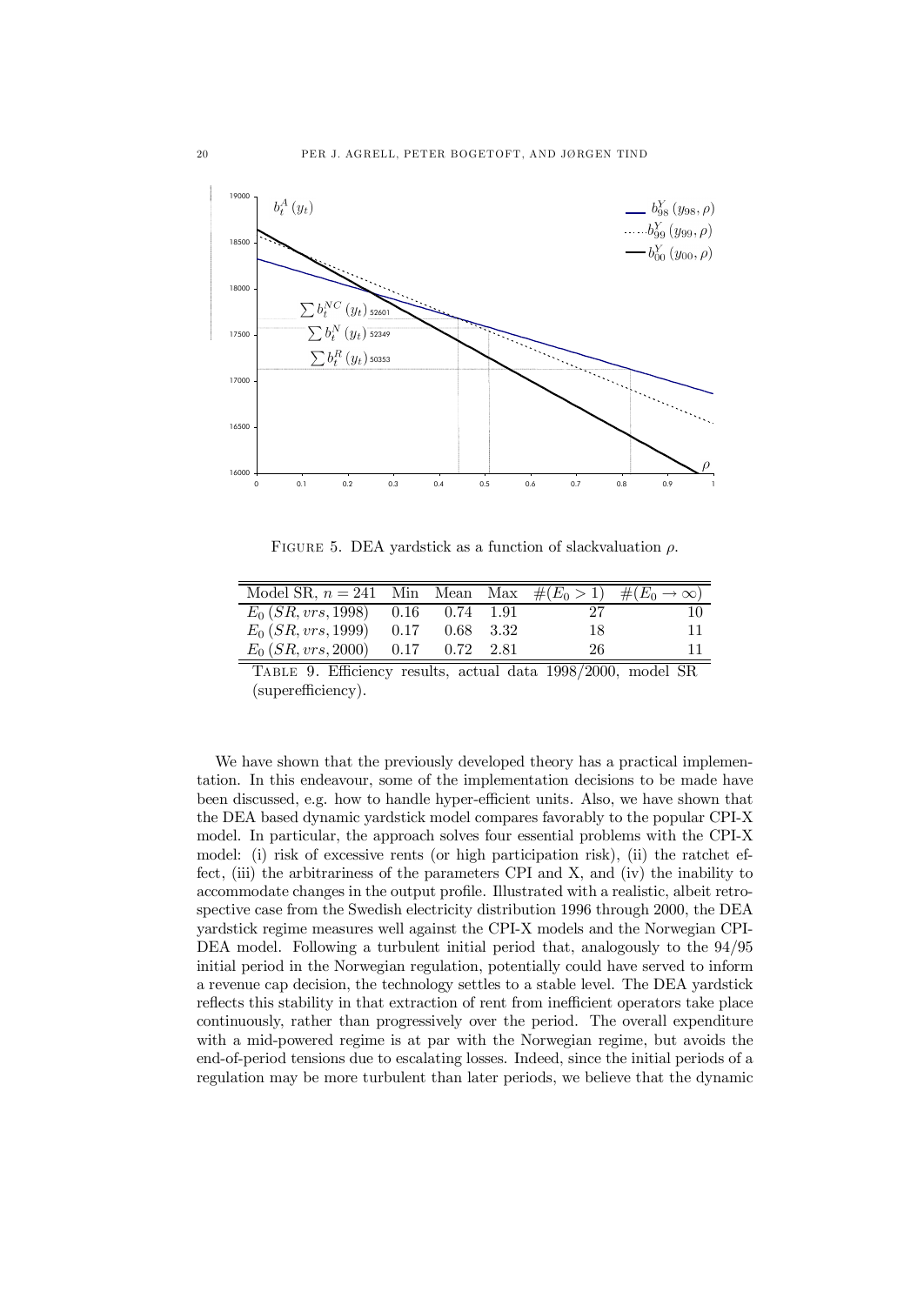

FIGURE 6. Efficiency scores  $E_0$  in SR model (superefficiency) 1998-2000, histogram.

DEA model has particular advantages due to its more immediate response to new information compared to e.g. a CPI-X regime. We also show that the problem with hyper-efficient points is limited, but that care should be taken not to reward firms that are efficient by virtue of  $a$  priori scale assumptions..

All in all, the dynamic DEA yardstick offers an advanced and potentially promising technique to address some of the many challenges that a regulator is facing in the liberalized electricity market. It also manifests itself as a combination of an  $ex$ post performance evaluation technique and a microeconomic reimbursement contract, offering the technical sophistication of the former and the economic soundness of the latter. A good marriage, both for the firm and the regulator.

#### **REFERENCES**

- [1] Agrell, P. J. (1998) Efficiency Measurement and Benchmarking of Nordic Electricity Distributors. Pre-prints of the Nordic Specialists' Meeting, Stockholm.
- [2] Agrell, P. J. and P. Bogetoft (2002) Ekonomisk Nätbesiktning. Report, Swedish Energy Agency. (In Swedish)
- [3] Agrell, P. J. and J. Tind (2001) A Dual Approach to Nonconvex Frontier Models. Journal of Productivity Analysis, 16, 129-147.
- [4] Agrell, P. J., P. Bogetoft and J. Tind (2002) Incentive Plans for Productive Efficiency, Innovation and Learning. International Journal of Production Economics, 78, pp. 1-11.
- [5] Averch, H. and L. L. Johnson (1962) Behavior of the Firm under Regulatory Constraint. American Economic Review 52, 1052-1069.
- [6] Banker, R.D. (1984) Estimating Most Productive Scale Size Using Data Envelopment Analysis, European Journal of Operational Research, 17, pp. 35-454.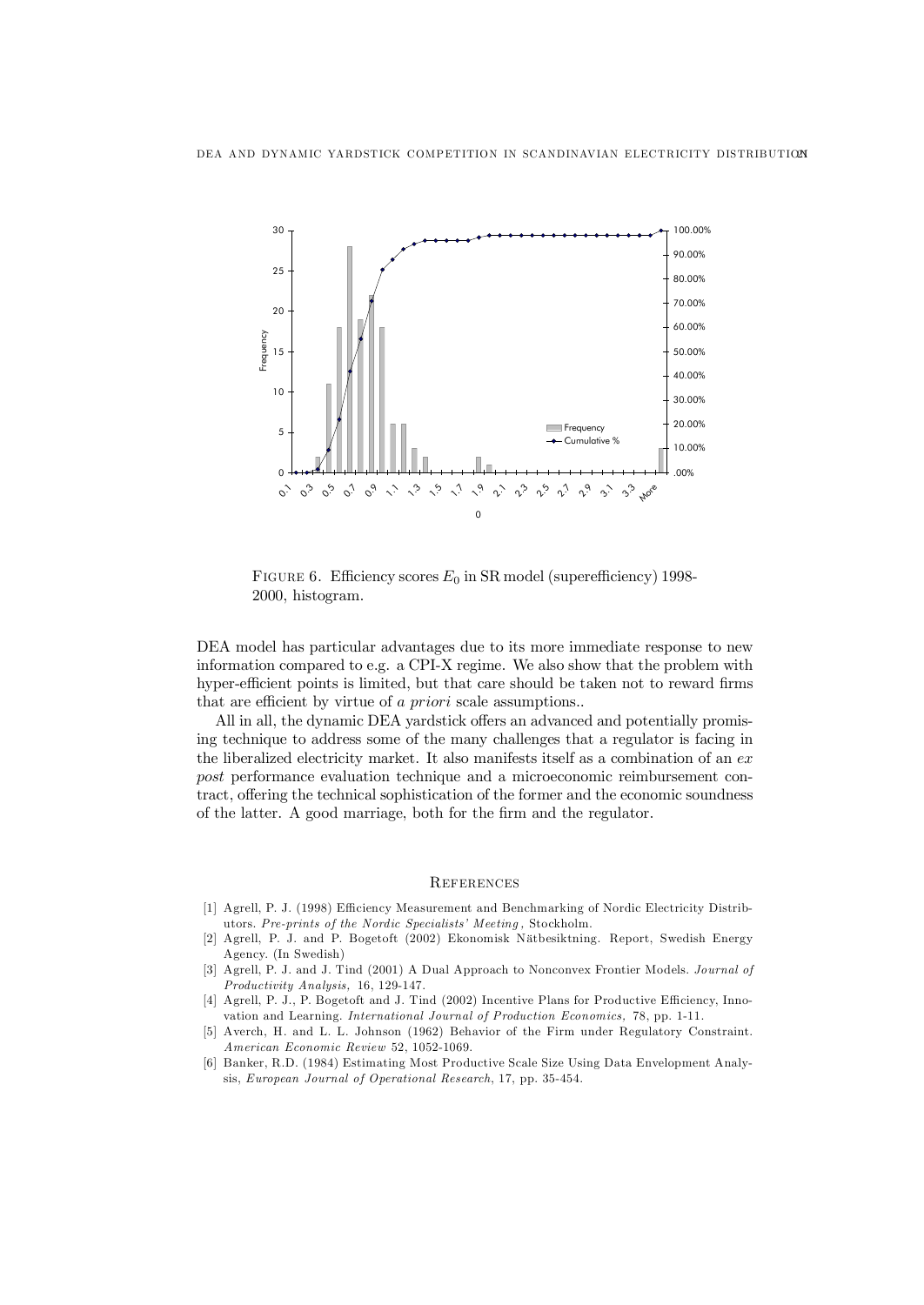- [7] Banker, R.D., A. Charnes and W.W. Cooper (1984) Some Models for Estimating Technical and Scale Inefficiencies in Data Envelopment Analysis, Management Science, 30, pp. 1078-1092.
- [8] Banker, R.D., A. Charnes, W.W. Cooper and R. Clarke (1989) Constrained Game Formulations and Interpretations for Data Envelopment Analysis, European Journal of Operational Research, 40, pp. 299-308.
- [9] Bogetoft, P. (1994a) Non-Cooperative Planning Theory, Springer-Verlag.
- [10] Bogetoft, P. (1994b) Incentive Efficient Production Frontiers: An Agency Perspective on DEA, Management Science, 40, pp.9 59-968.
- [11] Bogetoft, P. (1995) Incentives and Productivity Measurements, International Journal of Production Economics, 39, pp. 67-81.
- [12] Bogetoft, P. (1997) DEA-Based Yardstick Competition: The Optimality of Best Practice Regulation, Annals of Operations Research, 73, pp. 277-298.
- [13] Bogetoft, P. (2000) DEA and Activity Planning under Asymmetric Information, Journal of Productivity Analysis, 13, pp. 7-48.
- [14] Charnes, A., W.W. Cooper and E. Rhodes (1978) Measuring the Efficiency of Decision Making Units, European Journal of Operational Research, 2, pp. 429-444.
- [15] Coelli, T., D.S.Prasada Rao, and G. Battese(1998), An Introduction to Efficiency and Productivity Analysis, Kluwer Academic Publishers.
- [16] Deprins, D., L. Simar, and H. Tulkens (1984) Measuring Labor Efficiency in Post Offices, pp. 243- 267 in M. Marchand, P. Pestieau, and H. Tulkens, The Performance of Public Enterprises: Concepts and Measurements", North Holland.
- [17] Electricity Act (1997) Rixlex (In Swedish). Unofficial translation in English available from Swedish Energy Agency, www.stem.se.
- [18] Faludi, A (1973) Planning Theory, Pergamon Press.
- [19] Freixas, X, R. Guesnerie and J. Tirole (1985) Planning under Asymmetric Information and the Ratchet Effect, Review of Economic Studies, LII, p. 173-191.
- [20] Färe, R., S, Grosskopf and C. Pasurka (1989) The Effect of Environmental Regulations on the Efficiency of Electric Utilities. Applied Economics 21, pp. 225-235.
- [21] Grasto, K. (1997) Incentive-based Regulation of Electricity Monopolies in Norway Background, Principles and Directives, Implementation and Control System. Publication 23/1997, Norweigian Water Resources and Energy Administration, POB 5091, 0301 Oslo, Norway, .
- [22] Hart, O.D. and B. Holmstrom (1987) The Theory of Contracts, pp. 71-155 in T.F.Bewley, "Economic Theory — Fifth World Congress", Cambridge University Press.
- [23] Hjalmarsson, L. and A. Veiderpass (1992). Efficiency and Ownership in Swedish Electricity Retail Distribution. Journal of Productivity Analysis 3, pp. 7-23.
- [24] Hougaard, J. L. (1994) Produktivitetsanalyse af Dansk Elproduktion, AKF-rapport, AKF Forlag, Copenhagen.
- [25] Kittelsen, S. A. C. (1993) Stepwise DEA; Choosing Variables for Measuring Technical Efficiency in Norwegian Electricity Distribution, SNF-arbeidsnotat nr. A 55/93, SNF, Oslo.
- [26] Kittelsen, S. A. C. (1994) E¤ektivitet og Regulering i Norsk Elektrisitetsdistribusjon, SNFrapport 3/94, SNF, Oslo.
- [27] Kittelsen, S. A. C. (1996) DEA for NVE Et Måleverktøy for Effektivitet i Elforsyningen, SNF-rapport 85/96, SNF, Oslo.
- [28] Liston, C. (1993) Price-Cap vs. Rate-of-Return Regulation. Journal of Regulatory Economics 5, pp. 25-48.
- [29] NVE (1997a) Retningslinjer for Inntektsrammen for Overføringstariffene. Report NVE, Norweigian Water Resources and Energy Administration, POB 5091, 0301 Oslo, Norway.
- [30] NVE (1997b) Benchmark. Publication 27/1997, Norweigian Water Resources and Energy Administration, POB 5091, 0301 Oslo, Norway.
- [31] Pint, E. M. (1991) Nationalisation vs. Regulation of Monopolies The Effects of Ownership on Efficiency. Journal of Public Economics 44, pp. 131-164.
- [32] Pollitt, M. G. (1995) Ownership and Performance in Electric Utilities: The International Evidence on Privatization and Efficiency. Oxford University Press, Oxford.
- [33] Shleifer, A. (1985) A Theory of Yardstick Competition. Rand Journal of Economics 16, pp. 319-327.
- [34] Torgersen, A. M. (1993) Forprosjekt om Produktivitetssammenligning av Nordiske Kraftdistribusjonsselskaper, SNF-arbeidsnotat nr. A 91/93, SNF, Oslo.